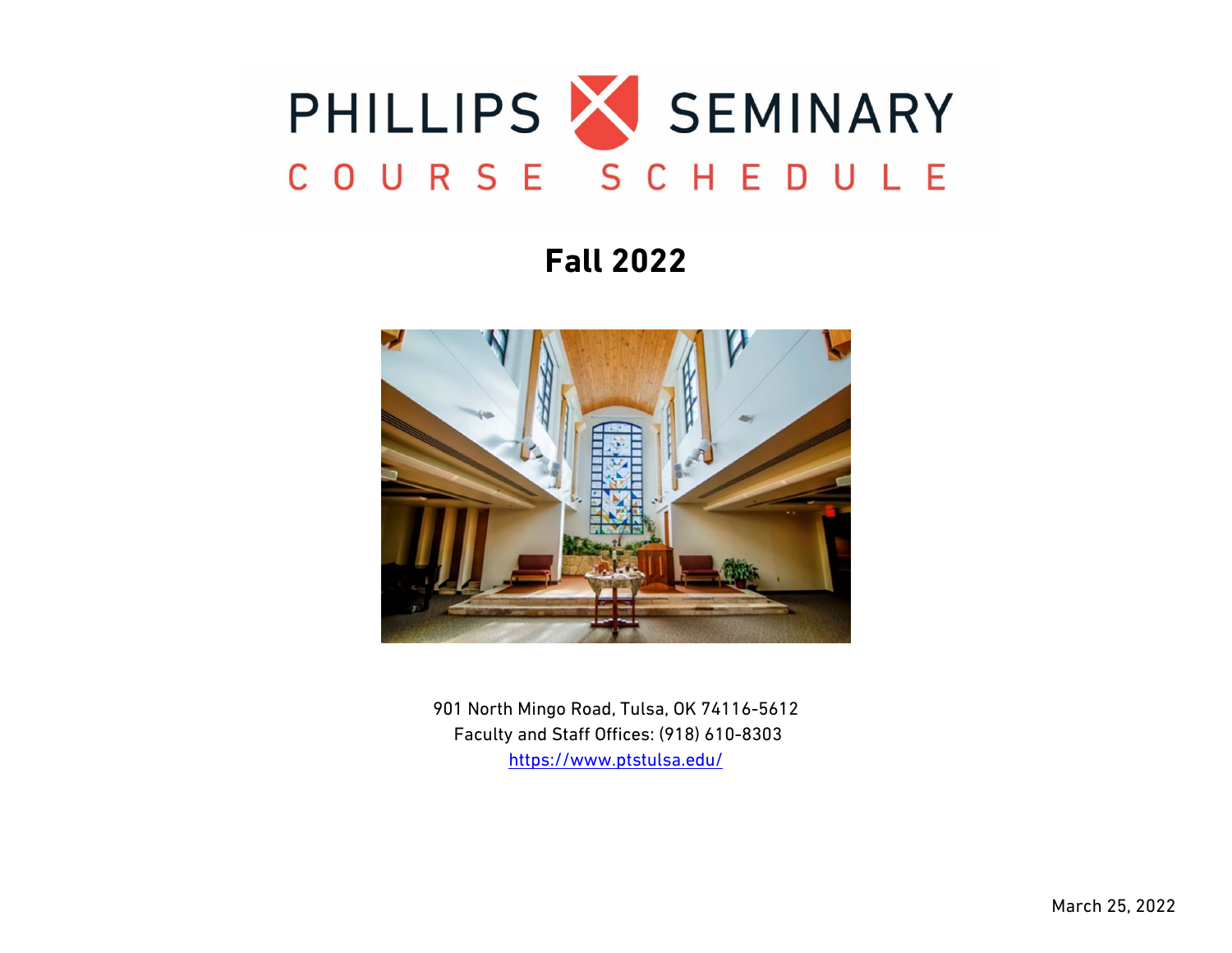### **COVID 19 Statement**

Since the beginning of the COVID-19 pandemic, Phillips Seminary has been guided by the safety protocols and recommendations advocated by the CDC. We have also sought to maintain a posture that is consistent with the best practices being exercised by our peer institutions. President Nancy Claire Pittman decided and announced a transition plan for reopening our campus to students and the general public beginning August 2021 with phased plan to return to campus.

Because Phillips faculty values the learning that results from face-to-face teaching, our degree programs were designed as 2/3 online and 1/3 face-to-face. The *Academic Catalog* describes residency as "the number of semester-hours that must be taken in various degree programs in an in-person, on-campus classroom setting (or an immersion course) in contrast to the number of semester-hours that may be taken online or by videoconference" (Academic Policies: Residency Requirements).

**Effective January 2022,** all on-campus courses will be offered on-campus and students will not be allowed to take courses via videoconference. During academic year 2020-2021 as a COVID-19 exception, the faculty agreed that all courses taken synchronously (during a regular semester, during a concentrated week, or concentrated weekend) would be applied toward the fulfillment of a student's on-campus residency requirement. It was further agreed that at the point Phillips resumed face-to-face classes on campus, the residency requirement as written in the Academic Catalog would be followed.

Just as the fulfillment of a student's on-campus residency requirement was adjusted due to COVID-19, the faculty also adjusted the fulfillment of the immersion class requirement. Since the beginning of Fall 2020, students within a semester of graduation have, each semester, been granted an immersion class waiver and course alternative. **Effective Fall 2022**, immersion travel courses are once again being offered; the immersion requirement, therefore, as written within the Academic Handbook will be followed. Should Phillips find it necessary to cancel the Fall 2022 immersion class, fulfillment of the immersion requirement will be met by students registering for any course offered in "Area VI: Faith and Public Discourse" of the Course Catalog. While a classroom experience does not substitute for the challenge and transformation one experiences on a study tour, the faculty still believes there can be comparable course objectives between an immersion course and a classroom study.

Stay safe and healthy!

Lee H. Butler, Jr., PhD Vice-President of Academic Affairs and Academic Dean William Tabbernee Professor of the History of Religions and Africana Pastoral Theology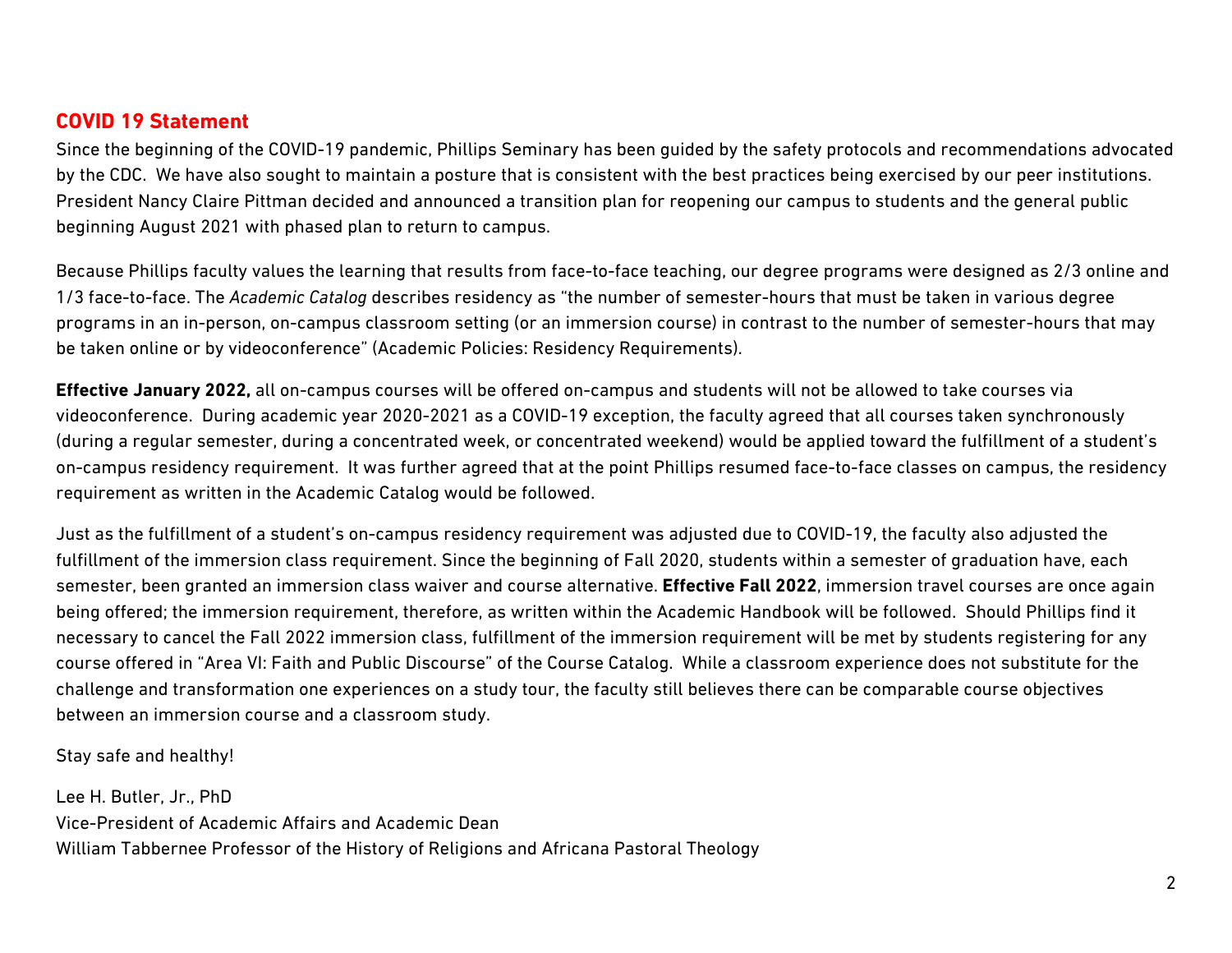### **When should I register for classes in the Fall 2022 semester?**

Continuing Phillips degree seeking students and graduate certificate students must register for A-term and Fall 2022 courses during the period of **Monday, March 28 – Friday, April 8**. If you don't register for the Fall 2022 term by the April 8 deadline, you may inconvenience your adviser and delay your own graduation since classes may fill up and close. Further, missing the primary registration period means you must wait until August 1 to enroll. Please note: In all cases, students whose accounts are in arrears must see the **Bursar** before they may begin the registration process.

### **How do I go about registering for classes?**

First, make an appointment with your adviser, who will help you select the courses you should take. When a schedule of courses has been decided with your adviser, fill out an enrollment form (including the number of hours), which can be found on Canvas in the Student Services Site, Student Resources, Student Forms. Copies of the enrollment form can also be found in the Student Commons. Return your completed enrollment form to the Registrar by **April 8**.

### **If I am a new student or audit student, when can I register?**

New students and audit students may register for Fall 2022 courses beginning Monday, **Monday, April 19**. If you are a new student, you will be contacted by the Registrar, who will introduce you to the enrollment process and assign you to an adviser. Your adviser will assist you with course selection and will submit your initial enrollment form to the Registrar on your behalf.

## **Can I audit a class?**

Individuals motivated by a desire for personal growth rather than an accumulation of credit hours may audit selected courses at the cost of \$40.00 per credit hour. If you are interested in auditing a class, please contact the Director of Admissions and Student Services, Kyle Miller Shawnee, at [kyle.miller.shawnee@ptstulsa.edu.](mailto:kyle.miller.shawnee@ptstulsa.edu)

## **How many hours should I plan to take?**

For every 3-hour course you enroll in, please plan to invest an average of 10 hours a week reading and writing/posting. Thus, if you plan to take 9 hours for a semester, you will need approximately 30 hours a week for engagement in your academic studies.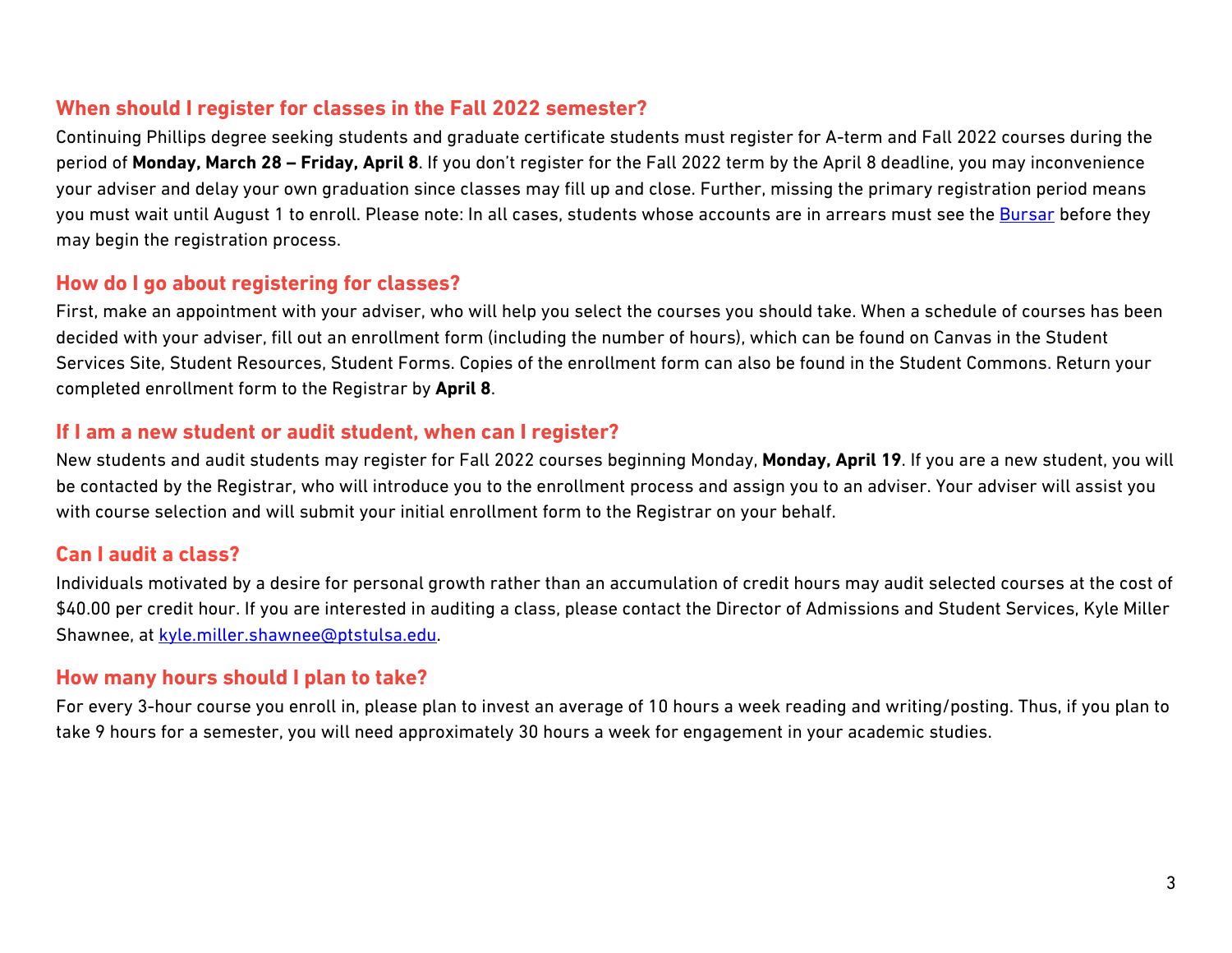## **How do I enroll in independent research?**

After consulting with the professor who will lead this course for you, you must file a request to register for an independent study in the seminary Registrar's office with all appropriate signatures by the first day of the semester. Enrollment and Independent Research Forms must include the complete course title, bibliography, and assignments. Enrollment forms will not be processed without the Independent Research Form, which can be found on Canvas in the Student Services Site, Student Resources, Student Forms.

### **When can I expect to have a book list and then my syllabus for my classes?**

Seminary courses are offered in several different formats (i.e., 13-week, online, weekend, concentrated-week courses, January-term, and August-term intensive courses). The grid below provides guidelines for access to book lists and syllabi.

| <b>Book List Available to Students</b>                     | <b>Syllabus Available to Students</b> |                                               |  |
|------------------------------------------------------------|---------------------------------------|-----------------------------------------------|--|
| August Term ~ July 1                                       | 13 week on-campus class               | First day of the semester                     |  |
| Fall Term $\sim$ July 1                                    |                                       |                                               |  |
| January Term ~ December 1                                  | 13 week online class                  | First day of the semester                     |  |
| Spring Term ~ December 1                                   |                                       |                                               |  |
| Summer Term ~ May 1                                        | Intensive on-campus week-long course  | First day of the semester                     |  |
|                                                            |                                       |                                               |  |
| <b>Book lists available in Canvas:</b>                     | Hybrid and                            | First day of the semester                     |  |
| <b>Student Services Site - Book Lists</b>                  | Weekend on-campus course              |                                               |  |
|                                                            |                                       |                                               |  |
| Students are welcome to purchase eBook                     | January, August and Summer Term       | Thirty calendar days prior to the first-class |  |
| versions of textbooks. However, the                        |                                       | meeting*                                      |  |
| responsibility for coordinating page numbers               |                                       |                                               |  |
| and citations rests with the students.                     |                                       |                                               |  |
| *Or next business day, if it falls on a weekend or holiday |                                       |                                               |  |

#### **When will my course be turned on in Canvas?**

Canvas courses will be opened no later than the first day of the fall and spring semesters. Canvas courses for the January, August, and Summer terms will open thirty calendar days prior to the first-class meeting. If your course does not show up on the first day, please contact Sharon Russ in the Academic Dean's Office, [sharon.russ@ptstulsa.edu.](mailto:sharon.russ@ptstulsa.edu)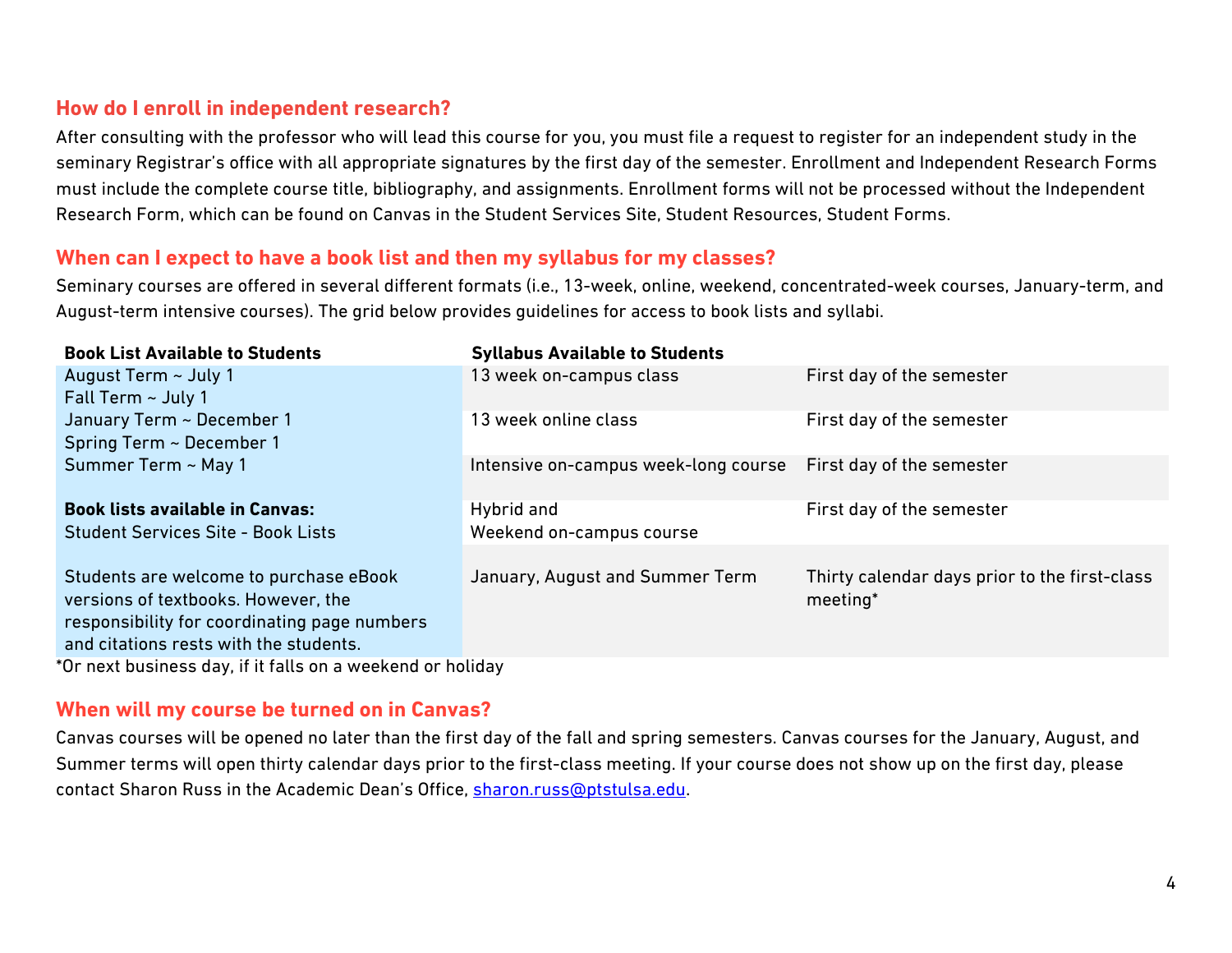### **What do I need to know about coursework for various intensive course formats?**

Seminary courses that convene for an intensive week in January, March, August, or October or on several weekends during the semester generally compress most class-contact hours in a limited period of time. In order to maximize learning, students are also often required to spend some time in an online format, either asynchronously or through synchronous videoconferencing. Professors will announce dates and times of online components in the course descriptions found at the end of this schedule. Please be sure you can participate in those sessions as well because, in most cases, they count as part of the contact hours and thus are subject to the attendance policy. **You should also be aware that professors expect students to begin reading and working on assignments prior to the first-class session. Normally, they will also expect students to complete research and writing assignments after the date of the last class session. In other words, despite the intensive schedule for class meetings, such seminary courses should be understood to require academic work throughout the entire semester. Also, students who enroll in a weekend intensive course need to know that 13-week on-campus and online courses continue to meet, and that course work for a 13-week course and weekend course will overlap.** 

It is the responsibility of all students who register for such courses to obtain reading lists and course syllabi when available, as noted in the above grid. **Book lists are posted in the Student Services Site in Canvas**. Syllabi for these intensive courses will be located on the Canvas course site. Any, and all, assignments due prior to the first meeting of one of these intensive classes will be described in the course syllabus.

So, students who register for courses taught in the A-term 2022 should begin looking at the Phillips Canvas site in early July to see if course materials are available. If course information is not available by July 15, students should contact the instructor. As noted above, assignments for these courses are normally due prior to the first-class session and after the final session.

## **How much money should I budget for books?**

Students may ordinarily expect that the total cost of their required books for a class will not exceed 20% of the tuition rate per credit hour multiplied by the number of credit hours the class is worth. 'Total cost' shall here mean the sum of the manufacturer suggested retail prices (MSPRs) for the required books. Books listed as 'recommended' are not accounted toward the 20% calculation.

Occasionally learning outcomes and differences in book prices between disciplines will require a course to exceed this 20% figure in its required book costs. For examples, when an out-of-print title is assigned for a course, the MSRP may be quite high, while in reality there are readily available used copies available at an affordable price. When the learning outcomes of a course require the assigned books "MSRP' total to exceed this 20% figure, the instructors will provide some recommendations on the course booklist for how students might seek out lower-cost options.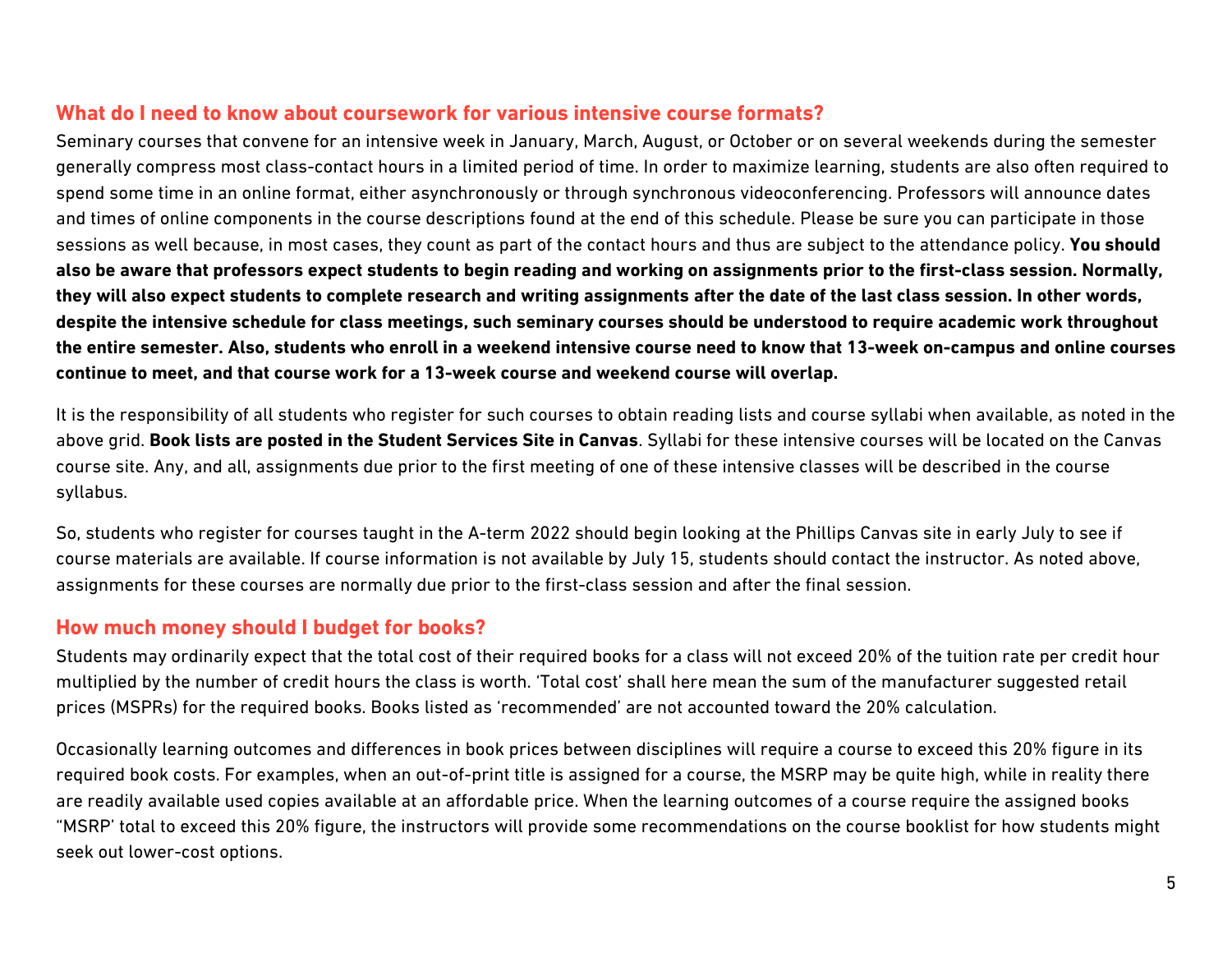NOTE: The 20% figure will be revisited annually when the American Library Association makes available data on the past year's average price change for academic titles in Philosophy and Religion. That data is received by the Dean of the library and reported to the Library Committee and to the Faculty Senate".

**Students are expected to obtain books before the first day of a class.** The library is not responsible for obtaining an Inter-library book loan (ILL) for course textbooks. Though textbooks for each course are available on reserve in the library, they cannot be checked out or removed from the premises.

If you do not have the financial resources to purchase your books before classes begin, please contact Kyle Miller Shawnee, Director of Admissions and Student Services at [kyle.miller.shawnee@ptstulsa.edu.](mailto:kyle.miller.shawnee@ptstulsa.edu)

## **What equipment do I need for online or videoconference coursework?**

Online education requires particular tools. Our technology philosophy is to use the least bandwidth possible in order to make the education we offer accessible to the broadest number of potential students. Students should plan on having:

- A reliable computer, running an up-to-date operating system (e.g., Apple OS X 10.9 or newer or Windows 8 or newer)
- All students, not just online students, need a Word processing program compatible with Microsoft Word 2010 or newer Note: Office 2016 free download is available through your Phillips Office 365 account
- A presentation program compatible with Microsoft PowerPoint 2010 or newer
- Apple computer users should plan to export to a Microsoft compatible extension (.docx, .pptx, .pdf, etc.)
- Broadband internet access, or faster (strongly preferred, regardless of whether it is delivered by satellite, cable, or DSL)
- Speakers and a microphone; a combination headset with microphone solution is specifically recommended for all interactive and synchronous videoconference class sessions
- A webcam

Students should be aware that some courses will require social media activities or activities involving other third-party websites and/or apps other than those the Seminary contracts with. If such an assignment is required for the course, it will be noted in the course description. Please contact instructors in advance of enrolling to address any questions or special concerns around technology use in the course.

The Phillips faculty and staff primarily use up-to-date Windows software so your use of compatible software will make things easier for you. Also, you should be aware that connectivity speeds, which affect the quality of your internet connection, vary with your supplier, time of day, and location. No matter how much they want to help you, Phillips staff members cannot fix this.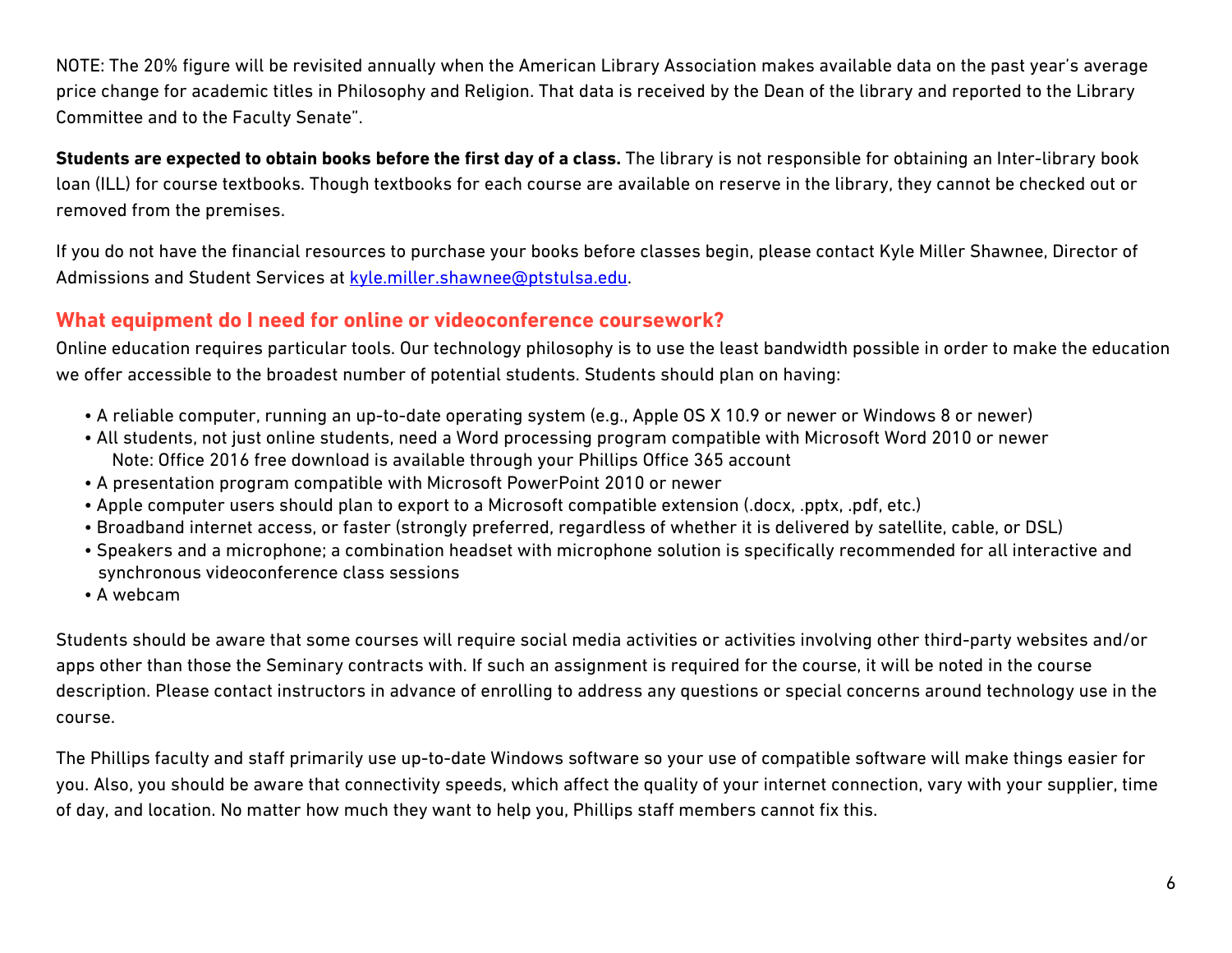### **When attending class via Zoom**

Remember to have your video feed turned on (this is for attendance purposes)

- Mute your microphone when you are not speaking
- Access your class from a quiet location away from noise and activity that might distract you, classmates, or your professors (For example, do not access your class while driving in the car!)
- Set your Zoom space up in an area where you can easily access class textbooks and take notes
- Familiarize yourself with [Zoom tools](https://www.youtube.com/watch?v=MK80ovbnvj4) like the "raise your hand" and "chat" features
- Use the chat tool for class-related conversations topics
- Run Zoom program updates from time to time

## **Synchronous Videoconferencing**

Except for courses in biblical languages (i.e., Hebrew and Greek, no courses may be taken completely via synchronous videoconferencing.

In extenuating circumstances students may petition to participate in a single session of a course by completing the "Synchronous Videoconferencing Registration Form" (available on Canvas in the Student Service Site, Registrar Forms) and submitting it to [Sharon Russ,](mailto:sharon.russ@ptstulsa.edu) Executive Assistant to the Dean and the Faculty, 48 hours, if possible, in advance of the particular class session. The cost for the petition is \$25 and will be added to the student's bill. The petition is subject to approval and is not quaranteed.

## **And if I have a disability?**

Phillips recognizes disability as an aspect of diversity vital to the seminary community and society. Phillips Theological Seminary strives to identify opportunities for the learning environment to be accessible and inclusive to all members of the Phillips community and make Disability Resources available to qualifying students. Students with disabilities can begin the collaborative process of accessibility by contacting [Torii Ransome Freeman](mailto:torii.freeman@ptstulsa.edu) in the Human Resources office, to develop solutions or to implement reasonable accommodations. (No documentation will result in a waiver of Phillips admissions policies, expectations regarding acceptable behavior, or course objectives and requirements, including attendance policy.) Disability Resources include developing a partnership with the student through an interview process, review of medical records, and previous learning history to identify resources and strategies for full participation in the learning community. Accommodations cannot be made for a student who has not completed the steps outlined above. For details, see "Disabilities: [Policies and Procedures.](https://www.ptstulsa.edu/current-students/academic-resources/)"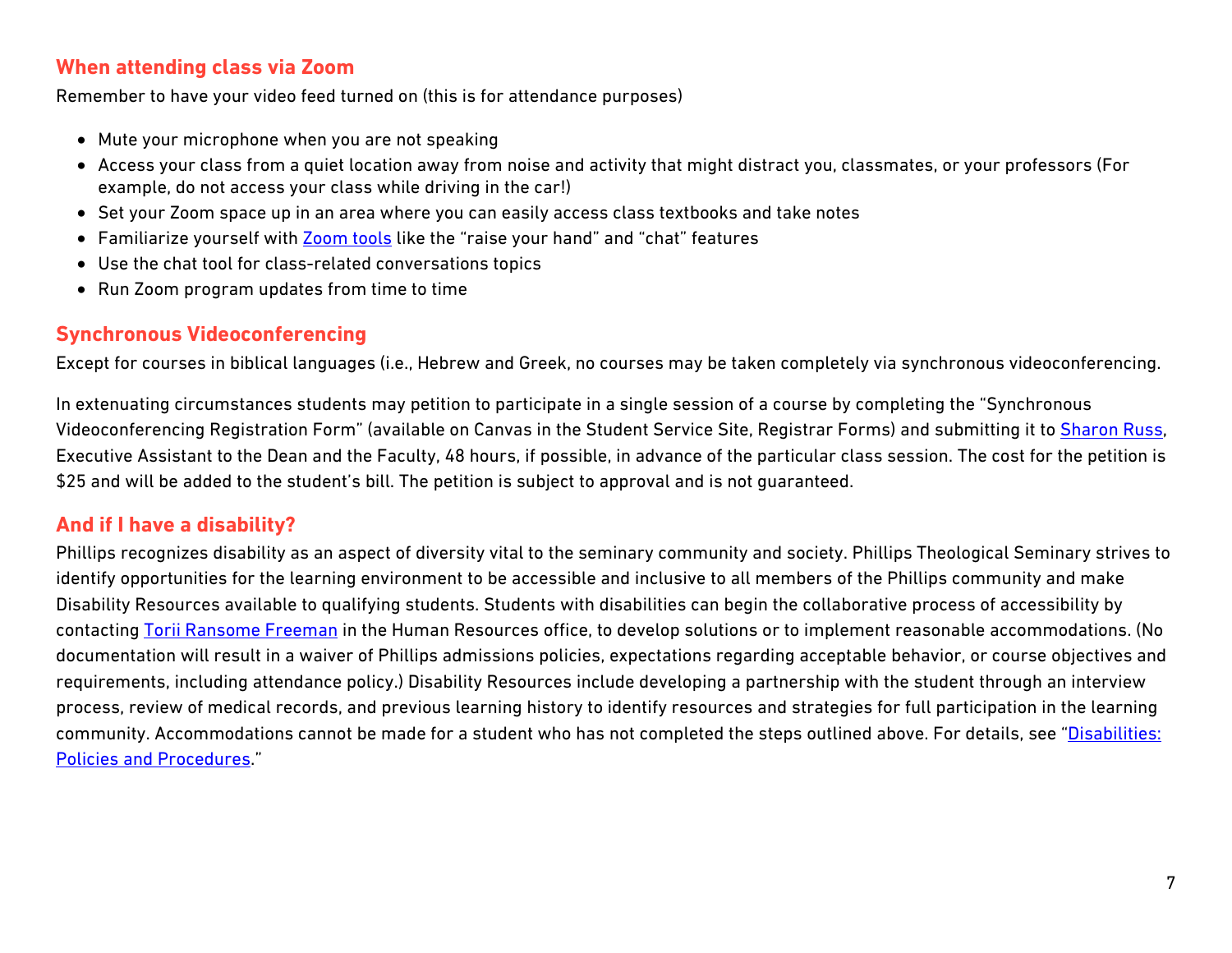### **What if I need help with travel expenses**?

Any student who is currently enrolled in a degree program at Phillips Theological Seminary and lives at least 100 miles from campus may apply to the Office of Admissions and Student Services for a travel grant to offset transportation and lodging expenses.

Funds may be used for travel, lodging, and meal expenses incurred as a direct result of the student's progress toward completion of a degree at Phillips Theological Seminary. Maximum funding is \$250 per academic term per student (not to exceed \$500 in an academic year). For more information, contact Kyle Miller Shawnee, Director of Admissions and Student Services at [kyle.miller.shawnee@ptstulsa.edu.](mailto:kyle.miller.shawnee@ptstulsa.edu)

## **What if I am struggling academically?**

Students are always encouraged to visit with professors and their adviser if they are facing academic challenges. In addition, the seminary is deeply invested in the success of every student and has developed a program that will cover up to 4 free sessions per semester with a seminary-approved writing/tutoring coach. Please contact Katherine Casey, Assistant Dean of the Library and Instruction Librarian, [katherine.casey@ptstulsa.edu,](mailto:katherine.casey@ptstulsa.edu) for a resource packet and information on how to utilize the writing and tutoring resource program.

## **What else do I need to know before starting classes?**

Students are expected to maintain a ptstulsa.edu email account in order to facilitate communication and to access course information and assignments via the Internet. Students should check regularly for email sent by Phillips faculty and staff. In addition, Phillips publishes an electronic directory of students every semester that **includes name, home address, telephone numbers, Phillips email address, degree information, and a student's denomination.** Students must notify the Registrar by September 6, 2022 if they do not wish to have any or all of this information, including denomination, listed in the directory. Changes in contact information must be reported immediately to the office of the Registrar.

We do not provide the directory to individuals or organizations outside the seminary. Likewise, Phillips students should respect the fact that directories and the information they contain are intended only to facilitate appropriate communication within the Phillips community.

The Family Educational Rights and Privacy Act (FERPA) affords students certain rights with respect to their education records. Notification of these rights is printed annually in the student handbook which can be accessed in the Student Services Canvas course, Handbook, Services, and Resources section. Please contact Virginia Thompson, Registrar, if you have questions about these rights or the Phillips student directory.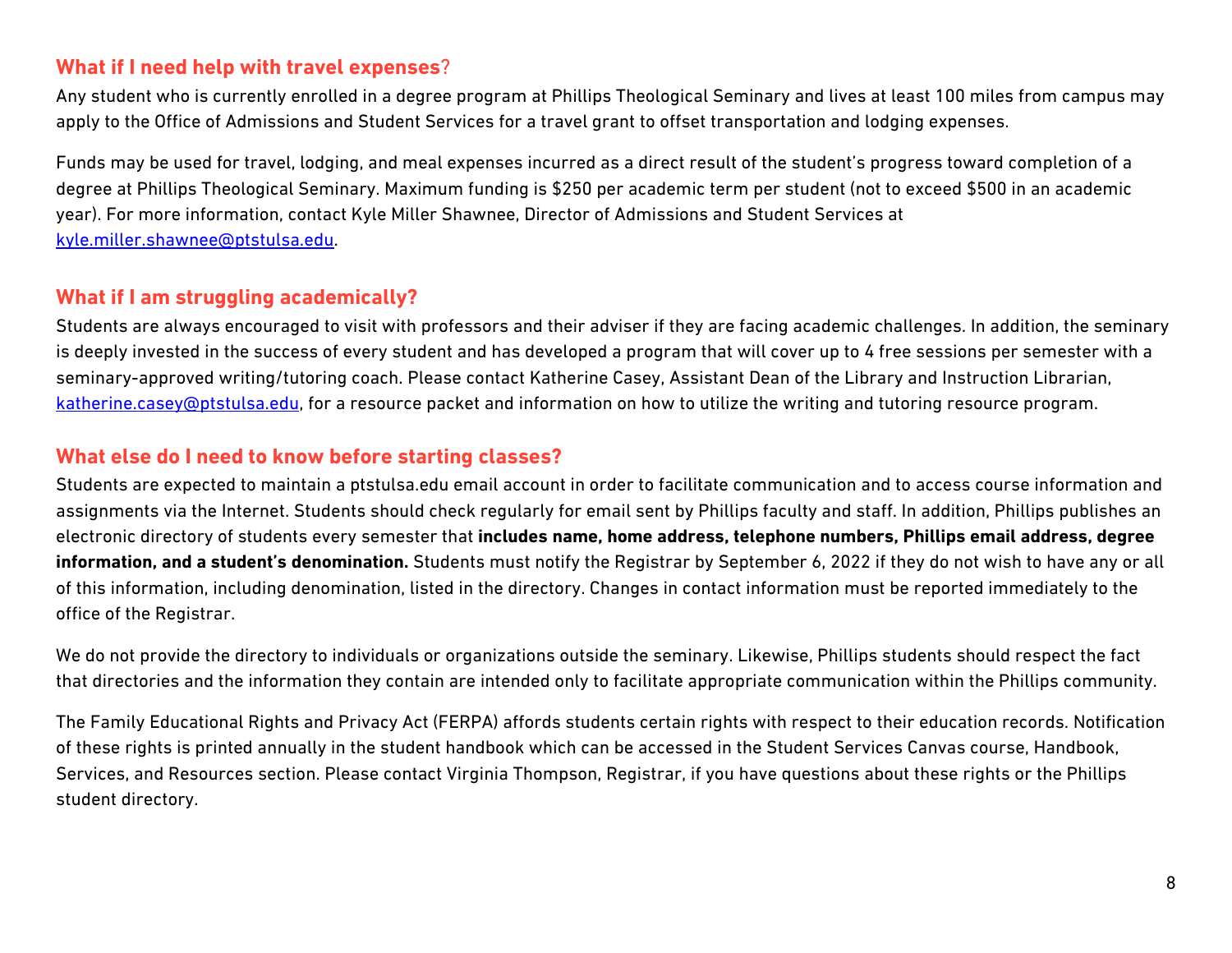## **What if I need to add a course?**

A student may not add a course beyond the first week of a fall or spring semester, regardless of course schedule configuration (e.g., weekly, weekend, concentrated, arranged, online). In a January, August or Summer term, courses must be added at least three weeks prior to the beginning of the term.

## **What if I need to drop a course?**

If you need to drop a course after it starts, here is the policy:

- 1. During the first through fourth weeks (12 contact hours) of a 13-week Fall or Spring semester course, or within the first 12 class contact hours of a concentrated course (in the Fall or Spring semester, or in a January, August, Summer term), or a hybrid course in any term (keeping in mind that hybrid attendance may be online or on-campus) a course may be dropped for any reason. No record appears on the transcript.
- 2. In the fifth through the eight weeks (15-24 class contact hours) of a 13 week Fall or Spring semester, or between 15 and 24 class contact hours of a concentrated course (in the Fall or Spring semester or in a January, August, or Summer term), or a hybrid course in any term (keeping in mind that hybrid attendance may be online or on-campus) may be dropped for any reason. The dropped courses will be listed on the transcript with a "WD" indicating withdrawal. Loan students should discuss the possible ramifications with Todd Mantock, financial aid officer.
- 3. After the eighth week of a 13-week Fall or Spring semester, or after 24 class contact hours of a concentrated course (in the Fall or Spring semester or in a January, August, Summer term), or a hybrid course in any term (keeping in mind that hybrid attendance may be online or on-campus) a course may be dropped with a grade of "WD" only for verified extenuating circumstances of a non-academic nature. A written petition, explaining the extenuating circumstances, must be presented to the academic dean. If that petition is granted, a "WD" will appear on the transcript. If the petition is not granted, the academic dean will notify both the student and the course instructor of the decision. The course instructor will assess the student's performance up to the date of the student's request to withdraw, and a grade will be issued and will appear on the transcript. Student may appeal a negative decision by the academic dean to the Academic Degree Programs Committee.
- 4. If you are unable to be on campus, you may use the following drop procedure:
	- To drop a course during the first three weeks of class you may notify the Registrar via email at [virginia.thompson@ptstulsa.edu,](mailto:virginia.thompson@ptstulsa.edu) or fax a Change of Enrollment form with advisers signature to the Registrar, 918-610-8404 or scan and send as email attachment to the Registrar. Please include the reason for dropping the course. Requests to drop a course will not be taken over the phone.
	- To drop a class after the third week, you must fill out a Change of Enrollment form, and return the form to the Registrar's office.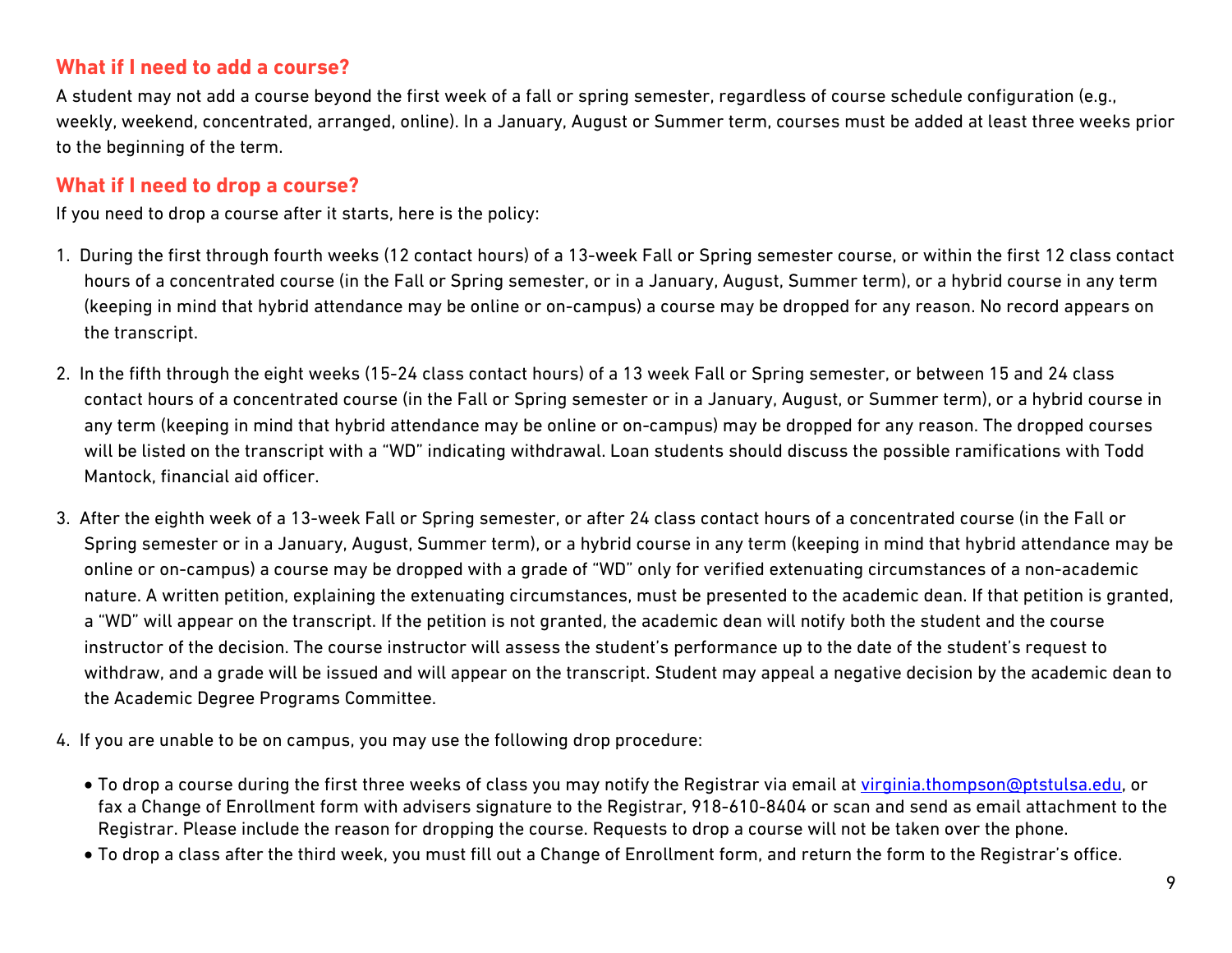• If you are unable to return for the semester, please notify the Registrar and your adviser before classes start.

#### **Tuition Refund Period for August Term 2022:**

If the completed drop slip is returned (email and faxes are accepted) to the Registrar's office, the refunds are as follows:

| 100% |
|------|
| .80% |
| .50% |
| በ%   |

#### **Tuition Refund Period for the Fall 2022 Semester which applies to drops and withdrawals:**

| 80%  |
|------|
| .50% |
| None |

#### **Withdrawal Period (WD listed on transcript)**

| A student may receive six hours of WD without negatively impacting seminary tuition aid. |  |
|------------------------------------------------------------------------------------------|--|

## **All fees are non-refundable after the second week.**

This tuition refund policy applies equally to students enrolled in all courses regardless of schedule configuration (e.g., weekly, intensive, arranged, or online).

The Change of Enrollment Form for adding and dropping courses is available in the student commons or on Canvas in the Student Services Site. Change of Enrollment forms will be processed the day they are received in the Registrar's office.

The policies for adding and dropping courses in a fall or spring semester apply equally to master's level students enrolled in all courses regardless of schedule configuration (e.g., weekly, intensive, arranged, online).

### **Incompletes**

Students who take an "incomplete" for a course should be aware of this policy. "Incompletes" will render the following registration restrictions.

| <sup>1</sup> Incomplete |                                                                 |
|-------------------------|-----------------------------------------------------------------|
| 2 Incompletes           | Student can enroll in no more than 8 hours in the next semester |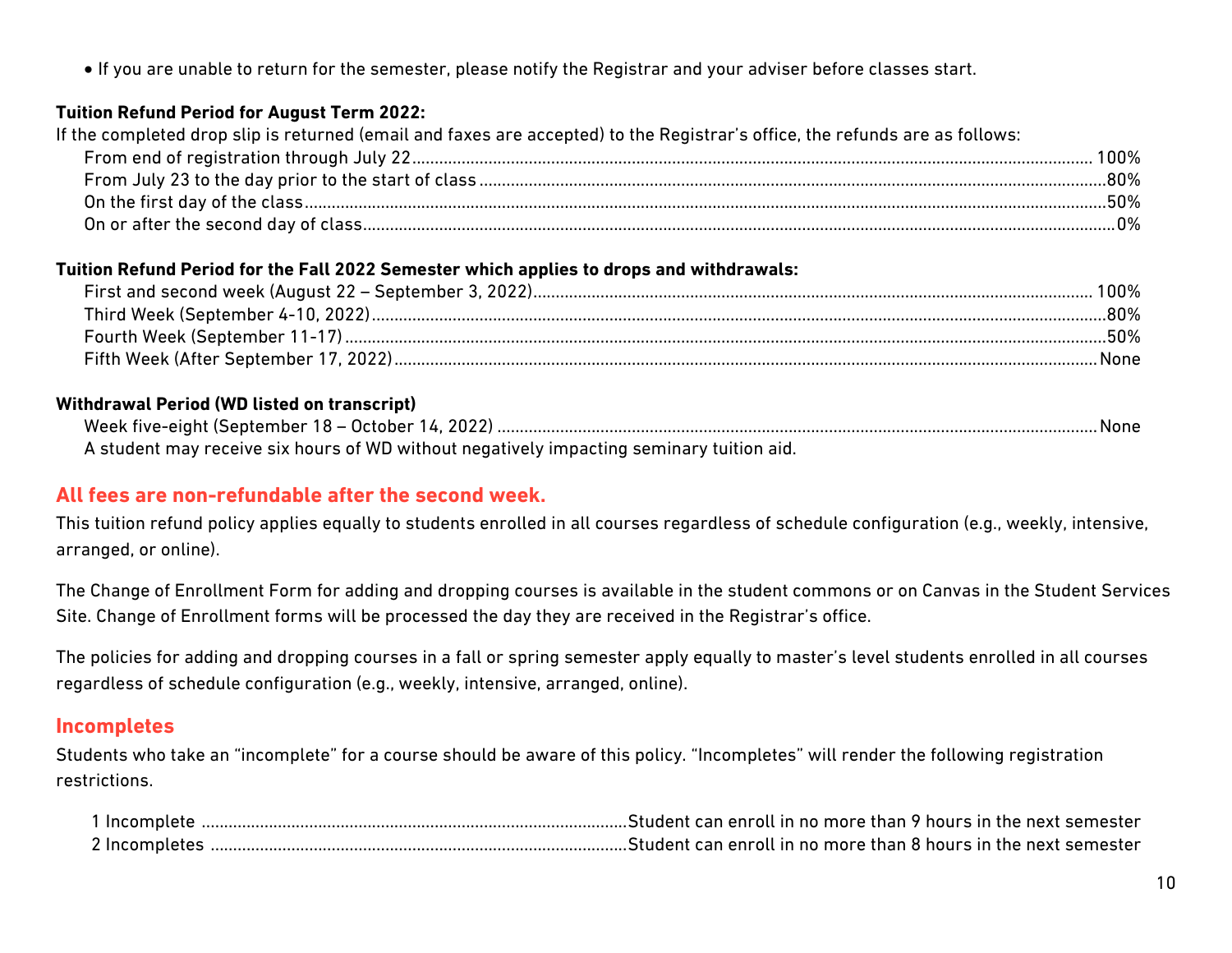| Student can enroll in no more than 6 hours in the next semester |
|-----------------------------------------------------------------|
|                                                                 |

The maximum number of extensions for an incomplete will be two (90 days). Extensions are not automatic.

The Fall 2022 deadline to request an incomplete is December 02. The request for an incomplete and request for an extension of an incomplete forms are located on the Student Services Site in Canvas, Registrar Forms. A student is only eligible to request an incomplete if they have met all course attendance requirements.

## **What if I still have questions about procedures?**

If you're still not sure what to do after reading this document carefully, or you have additional questions, feel free to contact your adviser, the Registrar, [virginia.thompson@ptstulsa.edu,](mailto:virginia.thompson@ptstulsa.edu) the Executive Assistant to the Dean and Faculty, [sharon.russ@ptstulsa.edu,](mailto:sharon.russ@ptstulsa.edu) or the Academic Dean, [lee.butler@ptstulsa.edu.](mailto:lee.butler@ptstulsa.edu)

## **Tuition, Fees and Financial Aid**

## **What are the tuition and fees for Fall 2022?**

## **How do I pay my tuition and fees?**

Tuition and fees are due in full the first week of the semester, although a deferred payment plan may be arranged. Students will be informed of payment options at the beginning of the Fall 2022 term. Students with account balances should speak to the [Bursar](mailto:bursar@ptstulsa.edu) before enrolling. Students will be responsible for any costs incurred by the seminary in collecting delinquent student accounts. Please mail payments to: Phillips Theological Seminary, Phillips Student Accounts, 901 North Mingo Road, Tulsa, Oklahoma 74116-5612. Credit card payments can be made at [https://ptstulsa.edu](https://ptstulsa.edu/) (open the menu, go to "Current Students," then "Student Account Payment"). Cash, check, or credit card payments may also be made in person at the front reception desk.

## **Financial arrangements should be made before you attend the first class of a term.**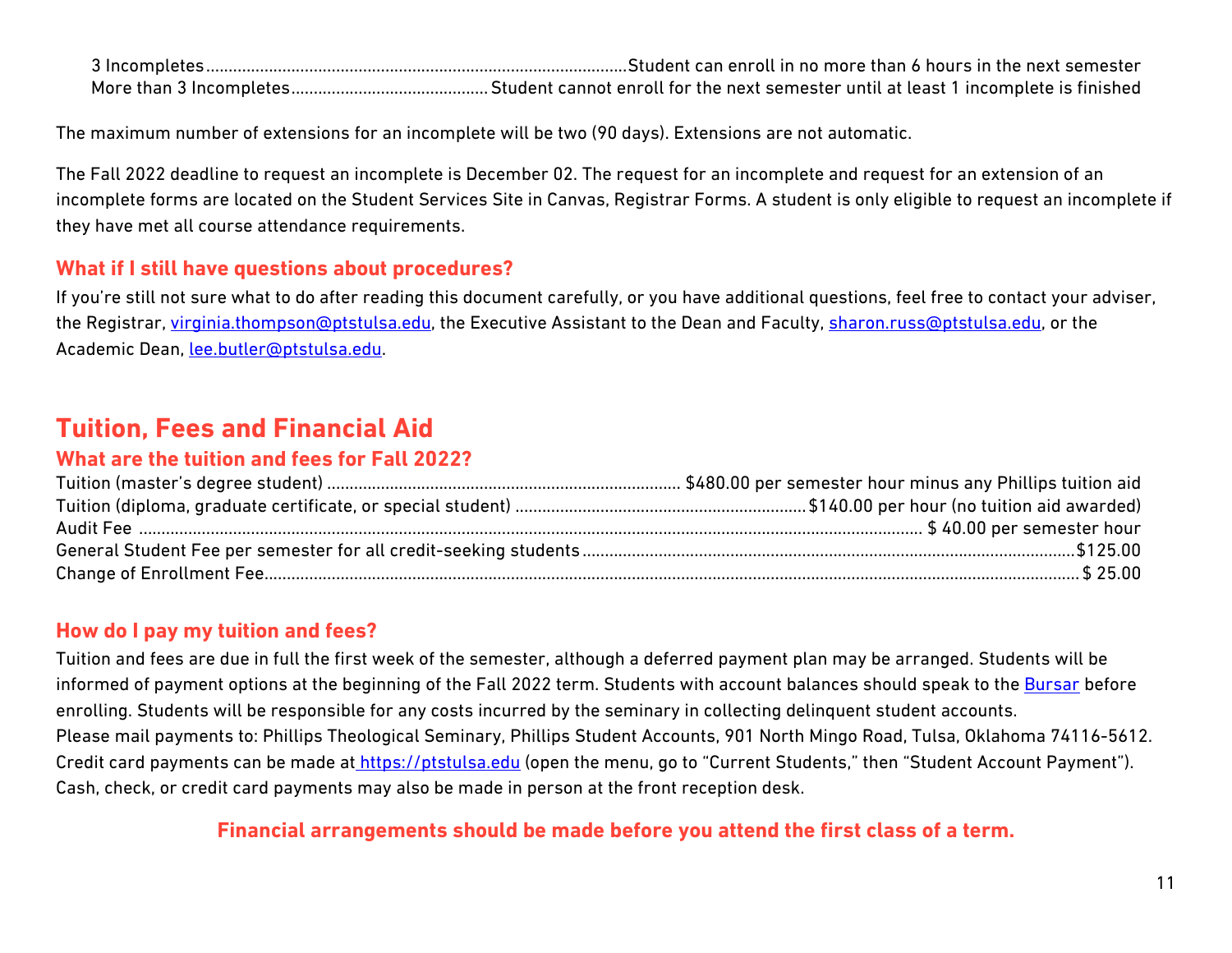### **What if I need financial aid?**

Phillips provides tuition assistance to degree-seeking students so that no deserving student is denied the opportunity to obtain a theological education because of the cost. Phillips provides financial assistance on the following scale:

- DOC/UCC students receive tuition aid scholarships that will cover 80% of their qualifying tuition costs
- Students of color receive tuition aid scholarships that will cover 80% of their qualifying tuition costs
- All other students receive tuition aid that will cover 60% of their qualifying tuition costs

Students who apply for federal loans must complete the Free Application for Federal Student Aid (FAFSA) online at [www.fafsa.ed.gov](http://www.fafsa.ed.gov/) and contact Todd Mantock, Financial Aid Officer, at [todd.mantock@ptstulsa.edu.](mailto:todd.mantock@ptstulsa.edu)

Seminary tuition aid scholarships are automatically renewed each year provided the student:

1. Writes a thank-you letter to their donor(s) by the deadline specified; (students will receive instructions from the Office of Admissions and Student Services.)

2. Maintains satisfactory academic progress by sustaining a 2.50 cumulative GPA. Students whose cumulative GPA falls below 2.50 will be placed on academic probation.

Students may continue to receive seminary aid while on academic probation, provided they demonstrate satisfactory academic progress, as outlined in the academic catalog.

Please see the Financial Aid Handbook in the Financial Aid section of the Student Services Site in Canvas for a complete guide to our Financial Aid policies and procedures.

## **The Fine Print Regarding Financial Aid at Phillips Seminary:**

Seminary tuition aid scholarships are normally granted for no more than the total number of credit hours required in the degree program in which a student is enrolled. In exceptional circumstances, a student may receive up to three additional semester hours of tuition aid. A student may receive six hours of WD without negatively impacting his or her seminary tuition aid. In all cases, credit hours taken beyond six additional hours required for completion of the student's current academic program will be billed at the full tuition rate.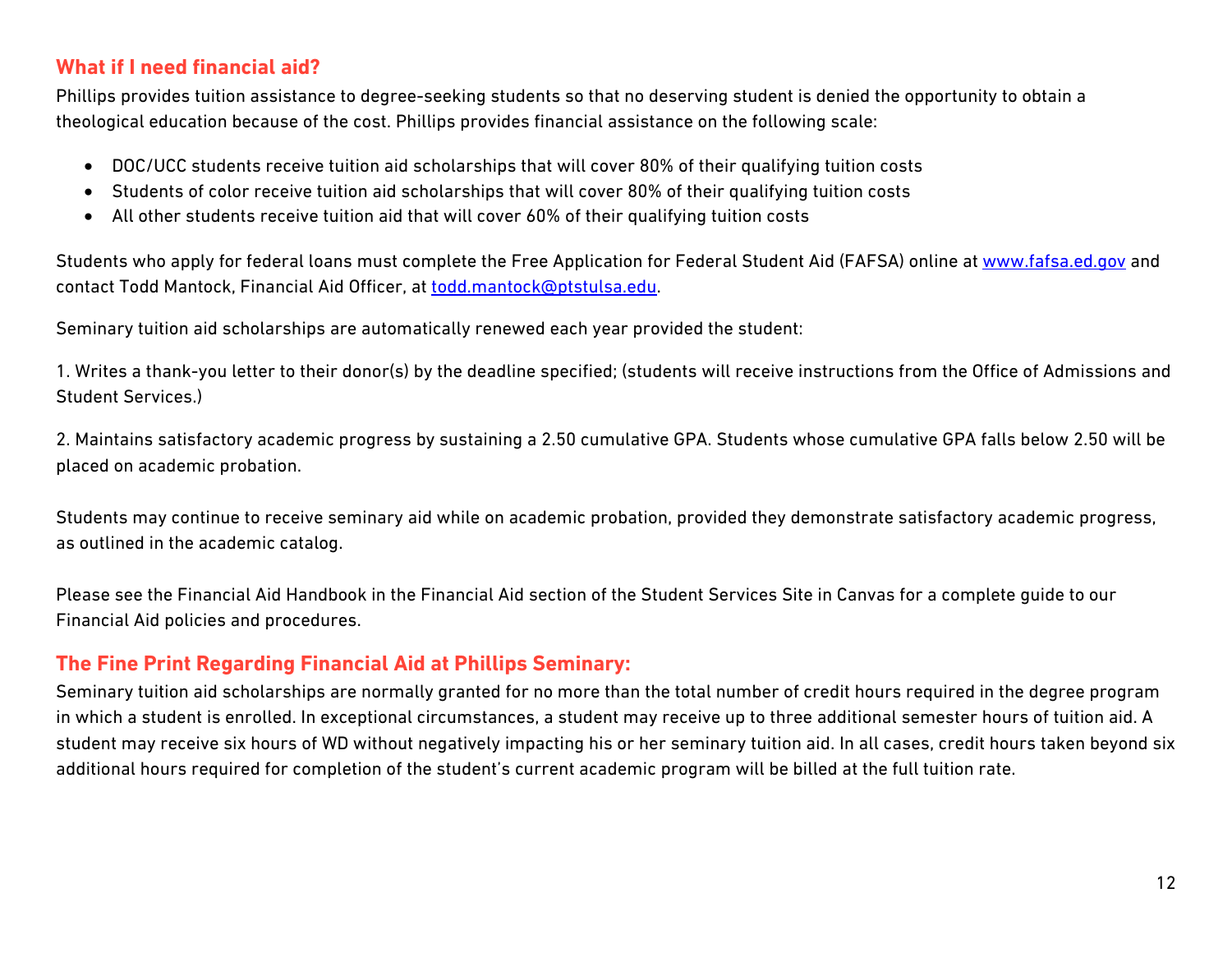When a student receives a grade of "F" in a course, any seminary tuition aid granted for that course must be returned to the seminary. The amount of tuition aid given for that course will be posted to the student's account for the term in which the student is next enrolled and must be paid according to the financial agreements for that term.

Students receiving Federal Direct student loans must successfully complete at least 6 hours per semester and maintain a 2.50 cumulative GPA in order to maintain satisfactory academic progress for loan eligibility. According to federal regulations, a student cannot exceed the identified borrowing limits per academic year (\$20,500 unsubsidized).

Beginning in the fall of 2020, unsubsidized student loan disbursements will be broken into two equal disbursements each fall and spring (after September15 and October 15 for the fall and after February 15 and March 15 for the spring.). By dividing the refunds into two disbursements it allows the seminary to include outside scholarships when calculating borrowing eligibility thus ensuring the seminary meets federal guidelines. As well, it also alleviates a student's need to return federal funding, should they withdraw from their studies or drop below the 6-hour enrollment requirement during the course of the semester after having already received a federal loan disbursement. If you have any questions, please contact the Financial Aid Officer, [Todd Mantock.](mailto:todd.mantock@ptstulsa.edu)

Students who anticipate using any of the various educational veteran benefits programs are reminded to report this information to the financial aid officer at the time of enrollment.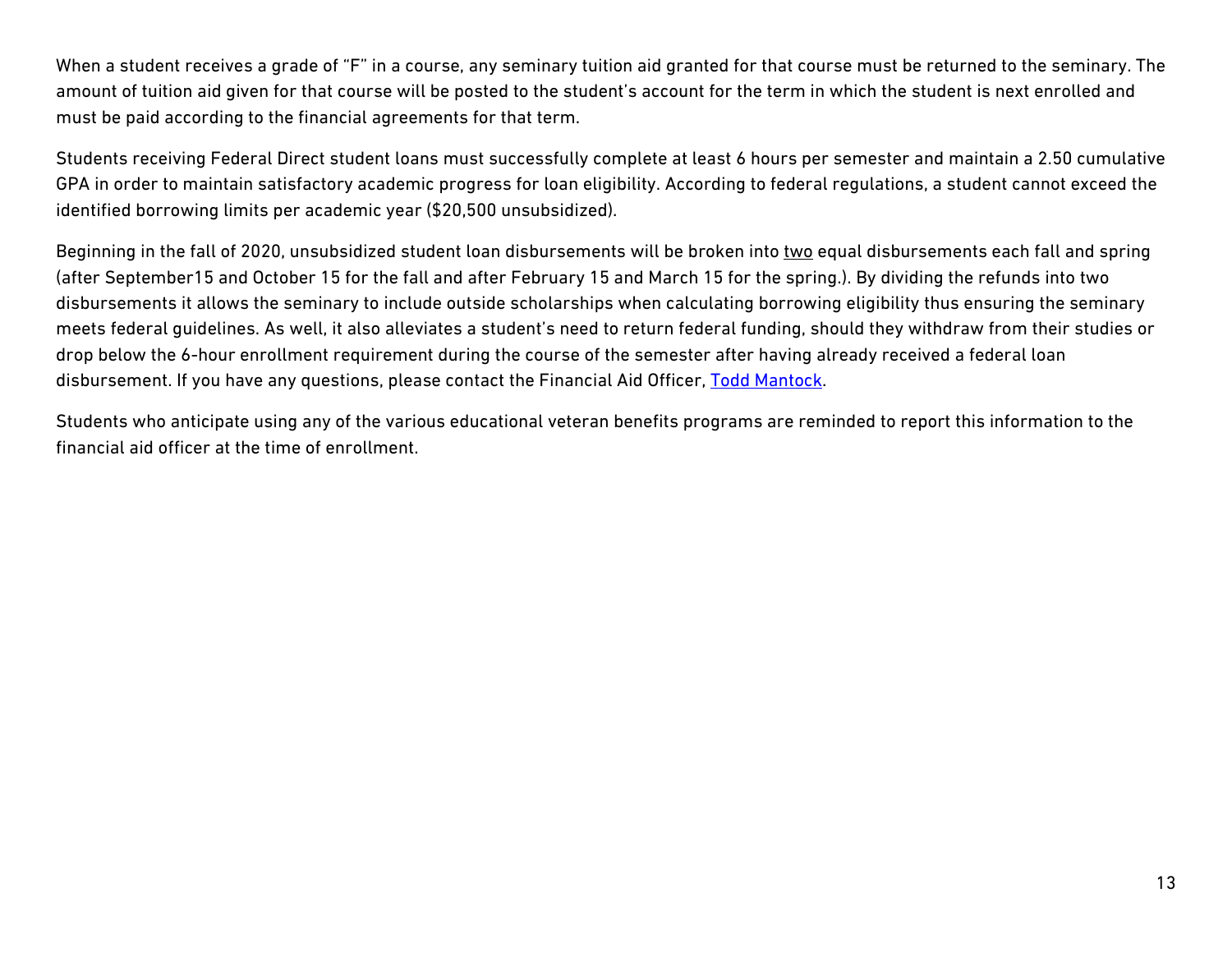## **FALL SEMESTER 2022**

# **Academic Course Offerings: Master's Programs**

| <b>Weekly On-Campus Courses</b>                                                                                                        | <b>Weekly Online Courses</b>                                                                                                       | <b>Intensive Courses</b>                                                                                                       |
|----------------------------------------------------------------------------------------------------------------------------------------|------------------------------------------------------------------------------------------------------------------------------------|--------------------------------------------------------------------------------------------------------------------------------|
| <b>Weekly On-Campus courses run from</b><br>August 22 - December 09<br><b>(excluding Concentrated Course Weeks)</b><br>and Fall Break) | Asynchronous Online courses run from<br>August 22 - December 09<br><b>(excluding Concentrated Course Weeks)</b><br>and Fall Break) | <b>August Term</b>                                                                                                             |
| <b>Tuesday</b><br>8:30am-11:15am<br>NT 500 <sup>3</sup> Introduction to the New Testament<br>- W Carter                                | HB 500 <sup>3</sup> Introduction to Hebrew Bible<br>— Davison<br>PW 540 <sup>3</sup> The Theology and Practice of Public           | Week 1: August 1-5<br>DS 500 <sup>3</sup> History and Polity of Disciples of<br>Christ<br>$-$ Barnett<br><b>Hybrid Courses</b> |
| 11:30am-12:45pm Break                                                                                                                  | Worship<br>— Utley                                                                                                                 | August 16-17 and online<br>FDC 500 <sup>1-3</sup> Orientation to Theological                                                   |
| 1:00pm-2:15pm<br>SYM 505 <sup>2</sup> Theological Field Education I<br>-Walker                                                         | TH 500 <sup>3</sup> Introduction to Christian Theology<br>— Morice Brubaker                                                        | $-$ Butler<br>Community<br><b>Sept 29-Oct 1</b>                                                                                |
| 2:30pm-5:15pm<br>HC 5023 History of Christianity I                                                                                     | <b>Video-Conferencing (Monday and Thursday)</b><br>Monday 8:30am-9:45am and Thursday                                               | NT 880.013 Reading Race/Interpreting<br>Scripture<br>(Includes 6 Asynchronous Weeks; see Course                                |
| — Wong                                                                                                                                 | 8:30am-9:45am<br>NT 825 <sup>3</sup> New Testament Greek 1                                                                         | Description for dates)<br>- A Carter                                                                                           |
| <b>TH 625<sup>3</sup></b> Constructive Theology<br>- Dellinger                                                                         | $-$ W Carter<br><b>Video-Conferencing (Tuesday)</b>                                                                                | <b>Weekend Courses</b><br><b>Two 3-Day Weekend Courses</b>                                                                     |
| <b>Thursday</b><br>1:00pm-2:15pm<br>HB 850 <sup>1</sup> Hebrew Readings<br>- Davison                                                   | Tuesdays, 2:30pm-5:15pm<br>AH 675 <sup>3</sup> Philosophy and Psychology of Religion<br>- Capretto                                 | Sept 8-10; Oct 27-29<br>PL 6753 Issues for Women in Christian<br>Ministry<br>- McCallie                                        |
|                                                                                                                                        |                                                                                                                                    |                                                                                                                                |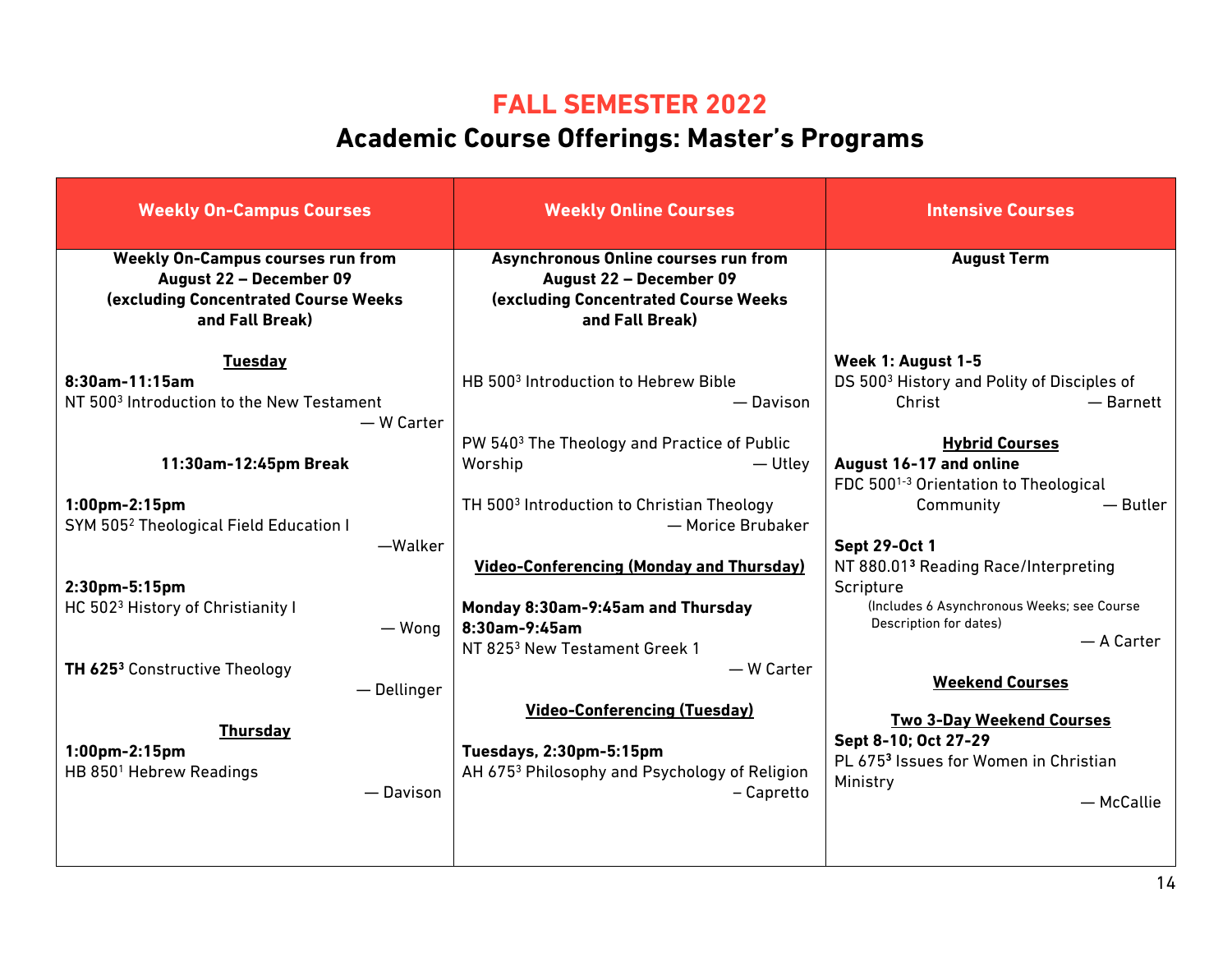| Note:<br>TRG 503 Foundations for Theological<br><b>Praxis and Reflection (.5 hrs.)</b><br><b>TRG 504 Foundations of Theological</b><br>Advocacy (.5 hrs.)<br>If your degree audit calls for TRG 503 or<br>TRG 504, you will be contacted by the<br>Registrar with additional information<br>concerning these courses. | 5:30pm-6:45pm<br>SYM 505 <sup>2</sup> Theological Field Education I<br>(Video-conferencing Tuesdays 5:30pm-6:45pm)<br>$-$ TBA<br><b>TBA</b><br>CPE 500 <sup>3</sup> Clinical Pastoral Education (Part 1)<br>$-$ TBA | Sept 15-17; Nov 3-5<br>LC 600 <sup>3</sup> Capstones in Theological Leadership<br>$-$ Barnett<br>Sept 22-24; Nov 10-12<br>HB 6003 Exegesis: 8th Century Prophets<br>- Davison<br>Sept 29-Oct 1; Dec 1-3<br>CE 5403 Educating Through the Different<br><b>Stages of Life</b><br>- Lockhart-Gilroy<br><b>Concentrated Course Weeks</b><br><b>Week 1: October 10-14</b><br>FDC 700 <sup>3</sup> Theology and Social Justice<br>- Morice Brubaker<br><b>Week 2: October 15-22</b><br>TC 900.013 Immersion Travel: Borderlinks<br>- McCallie |
|-----------------------------------------------------------------------------------------------------------------------------------------------------------------------------------------------------------------------------------------------------------------------------------------------------------------------|---------------------------------------------------------------------------------------------------------------------------------------------------------------------------------------------------------------------|-----------------------------------------------------------------------------------------------------------------------------------------------------------------------------------------------------------------------------------------------------------------------------------------------------------------------------------------------------------------------------------------------------------------------------------------------------------------------------------------------------------------------------------------|
|                                                                                                                                                                                                                                                                                                                       |                                                                                                                                                                                                                     | ** Any MDIV student intending to graduate in<br>Fall 2022 or the next semester should enroll.                                                                                                                                                                                                                                                                                                                                                                                                                                           |

**Disclaimer: Course offerings and course meeting dates/times are subject to change based on instructor availability and course enrollment.**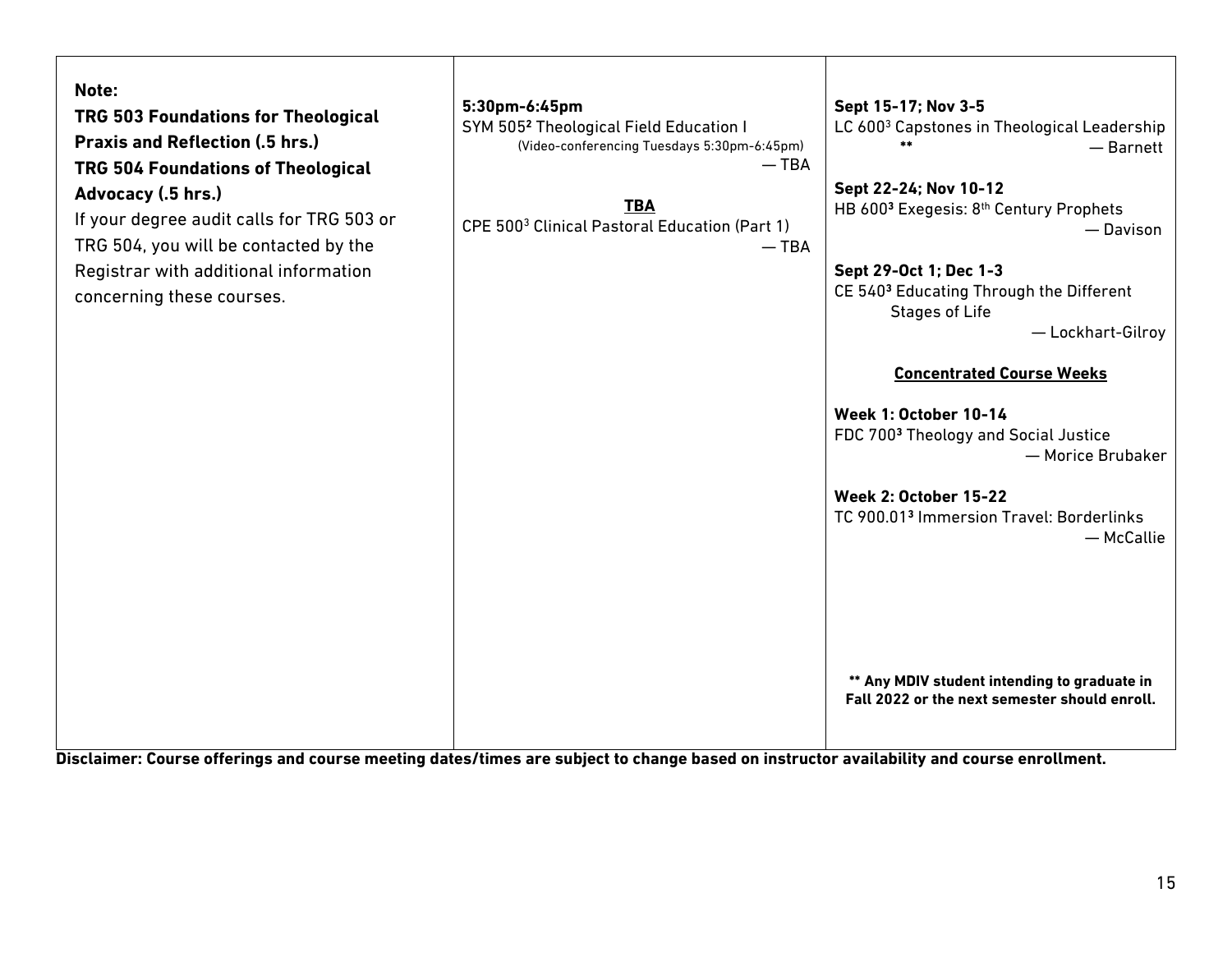# **Course Descriptions – Fall 2022**

## **Area I: General Theological Studies**

### **CPE 500 Clinical Pastoral Education I (3 hrs.)**

## *TBA*

Clinical Pastoral Education I is an extended parish-based course intended to meet the standard requirement for one half unit of certified ACPE training. The design of the course is based on the action-reflection peer learning model of experiential education. Students will engage in critical reflection in order to gain greater self-awareness, ministerial identity and effective ministry skills. Through the use of verbatim case studies, didactic instruction and individual/group supervision by an ACPE Certified Educator, progress toward specific level I learning outcomes will be achieved and evaluated. **Prerequisites for the course include completion of phase one courses, a standard ACPE application essay (fall application deadline June 1), an interview and approval by the program director**. The course may be open to special students who meet the ACPE application criteria. Read the CPE Handbook on the seminary's website for further details about the program requirements. Instructor: TBA.

#### **FDC 500 Orientation to Theological Community (1-3 hrs.)**

#### *On Campus: August 16-17 (Tuesday-Wednesday) + online work (Hybrid)*

In this course, required for all students enrolled in a master's degree program, students will be introduced to the Phillips community, faculty, and the goals of theological education. They will also be given opportunities to develop skills and strategies for success in academic work, to reflect critically on significant issues related to diversities and inclusion, and to form meaningful relationships with peers, professors, and staff members. This class is offered tuition free, is graded pass/fail. **This course will meet on campus Tuesday, August 16 and Wednesday, August 17 9:00am-5:30pm CST. No prerequisites** – required during the first year of a student's study; required the first semester for students admitted on probation. Instructor: Lee H. Butler, Jr., William Tabbernee Professor of the History of Religions and Africana Pastoral Theology.

## **FDC 700 Theology and Social Justice: Theories and Methods (3 hrs.)**

#### **Intensive: Oct 10-14 (Monday-Friday)**

This introductory course, required by all MA(SJ) students, equips students to describe, evaluate, and analyze the relationship between theological reflection and social justice, and to apply that analysis to differing contexts. **This course will meet on campus October 10-14 8:30am – 5:00pm. No prerequisites**. Instructor: Sarah Morice Brubaker, Associate Professor of Christian Systematic Theology.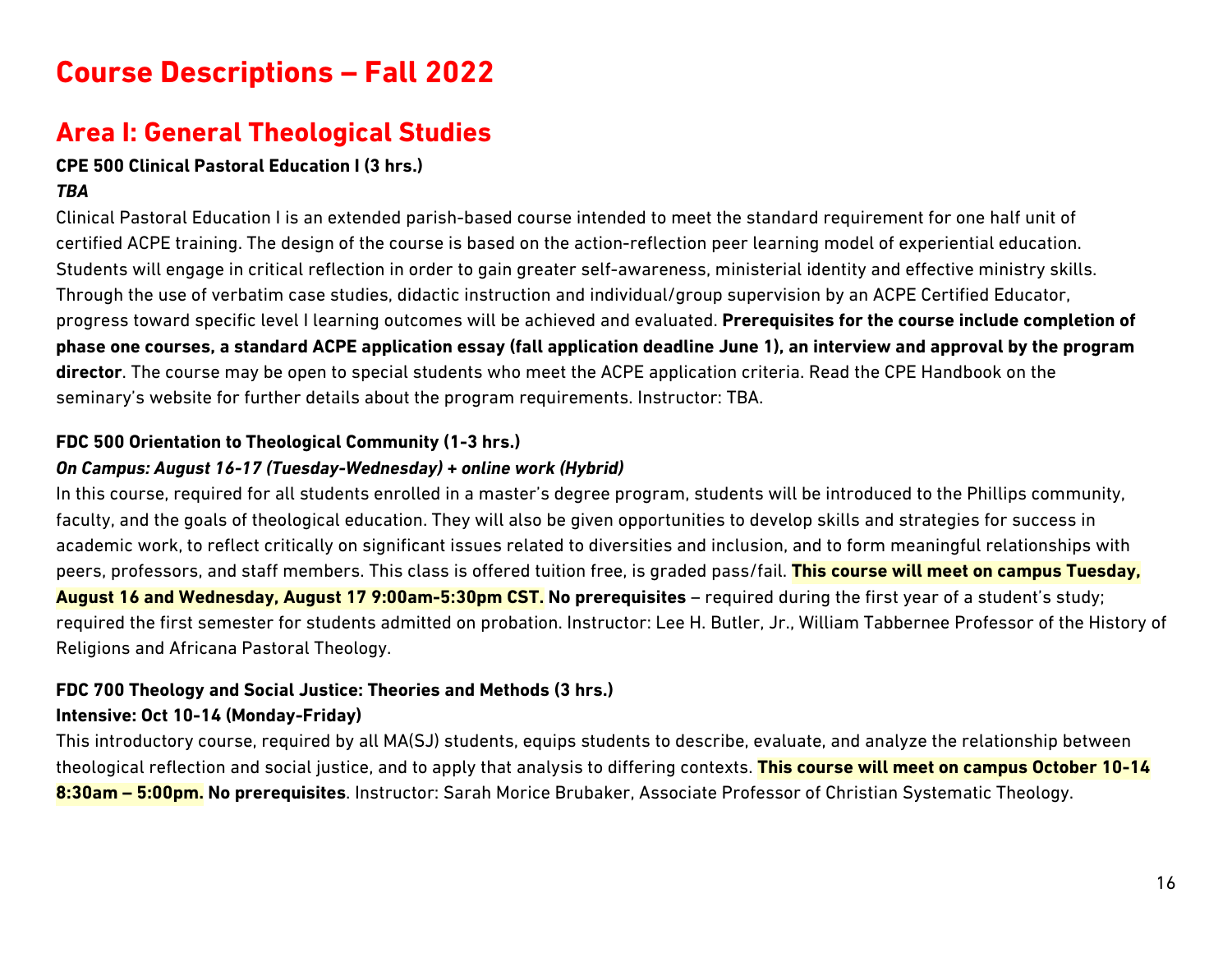## **SYM 505 Theological Field Education (2 hrs.)** *On Campus Tuesdays 1:00pm – 2:15pm Online: Synchronous Tuesdays 5:30pm – 6:45pm*

The purpose of Theological Field Education is for students to engage in ministry in a supervised context, in pursuit of the development of pastoral identity and toward the identification and crafting of effective ministry practices. During this semester, students will engage in 10 hours-per-week of ministry work in an approved context, for a total of 130 hours (13 weeks). Using case studies arising from the student's experiences of ministry in context, this course will provide opportunity for integrated reflection focused upon vocational exploration, theological reflection, development of pastoral identity, and identification of effective ministry practices. **Prerequisites:** completion of Phase One courses and submission of requirement paperwork to the Director of Theological Field Education. Read the Theological Field Education Handbook on the seminary's web site for further details about program requirement. On Campus Instructor: Anne Carter Walker, Affiliate Faculty in Practical Theology and Vocational Formation; Online Instructor: Adjunct TBA.

#### **TRG 503 Foundations for Theological Praxis and Reflection (.5 hrs.)**

#### **TRG 504 Foundations of Theological Advocacy (.5 hrs.)**

If your degree audit calls for TRG 503 or TRG 504, you will be contacted by the Registrar with additional information concerning these courses.

## **Area II: Biblical Studies**

#### **HB 500 Introduction to the Hebrew Bible (3 hrs.)**

#### *Online: Asynchronous*

This course is designed to provide students with an introduction to the Hebrew Bible. Students will learn about the historical backgrounds of these texts as well as the process of their composition and canonization. The biblical materials will be approached from an academic/critical perspective with insights into how they might be used in different contemporary contexts. Successful completion of the course will satisfy one of the basic Bible requirements for the master's degree programs. **No prerequisites**. Instructor: Lisa W. Davison, Johnnie Eargle Cadieux Professor of Hebrew Bible.

#### **HB 600 Exegesis: 8th Century Prophets (3 hrs.)**

#### *Intensive: Sept 22-24; Nov 10-12 (Thursday-Saturday)*

Who is a prophet? What is justice? What do the biblical prophets teach us about justice? Beginning with these questions, this course will provide students with the opportunity to develop their own answers through consideration of the term "justice" and study of the 8<sup>th</sup> century prophets of Israel (i.e., Amos, Hosea, Isaiah, and Micah). This search will be enhanced by the study and application of various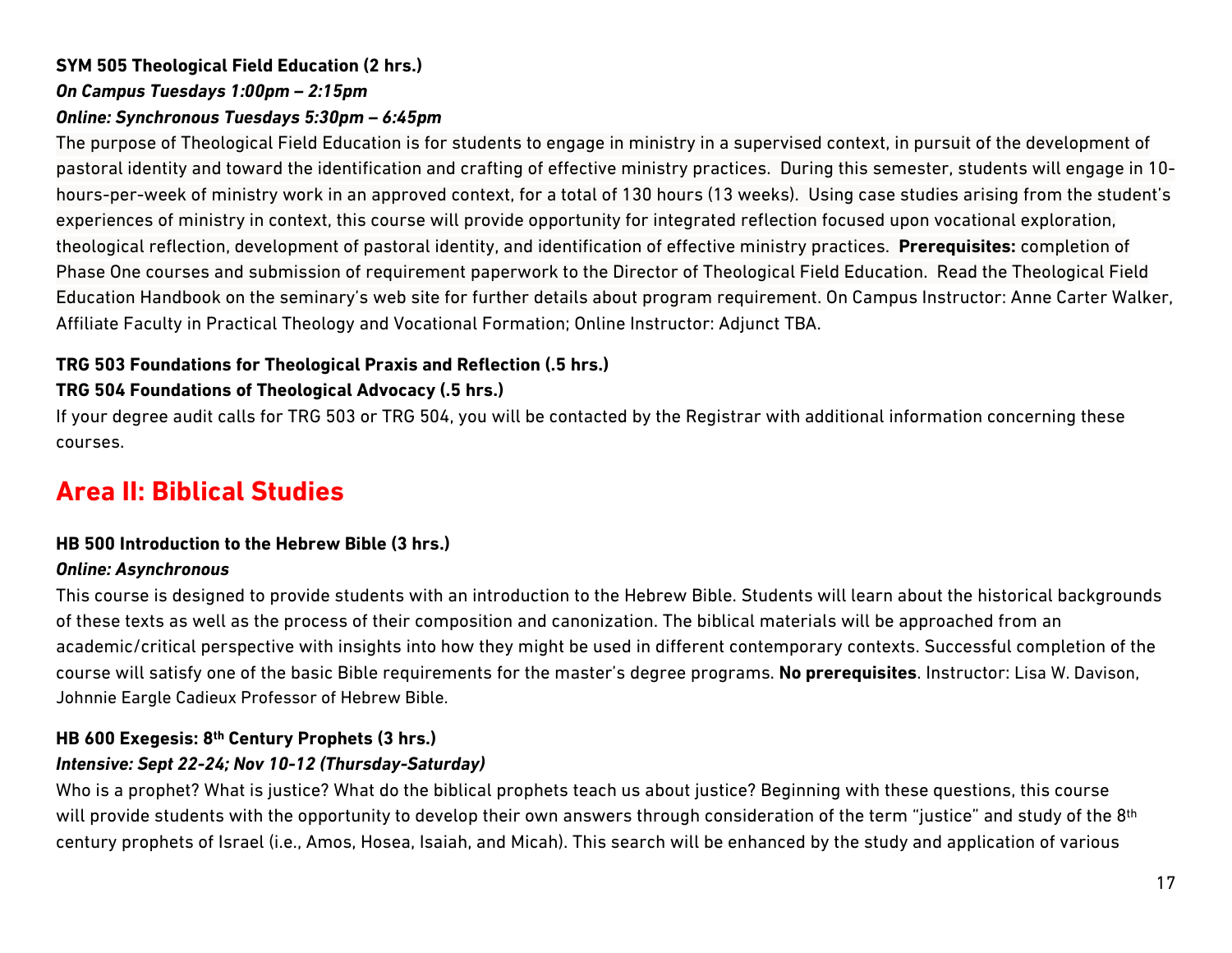methods used in the interpretation of Hebrew Bible texts. This course will require an in-depth exegetical paper on a chosen prophetic text. **This course meets two weekends: September 22-24 (Sept 22 2:30pm-6:30pm, Sept 23-24 8:30am-5:00pm) and November 10- 12 (Nov 10 2:30pm-6:30pm, Nov 11-12 8:30am-5:00pm). Prerequisites:** PC 500 or HB 500. Instructor: Lisa W. Davison, Johnnie Eargle Cadieux Professor of Hebrew Bible.

#### **HB 850 Hebrew Readings (1 hr.)**

#### *On Campus: Thursdays 1:00pm – 2:15pm*

Reading of a variety of Hebrew texts with some attention given to advanced syntax. **Prerequisite: HB 835 or equivalent.** Instructor: Lisa W. Davison, Johnnie Eargle Cadieux Professor of Hebrew Bible.

## **LC 600 Capstones in Theological Leadership** (3 hrs.)

## *Intensive: Sept 15-17; Nov 3-5 (Thursday-Saturday)*

The concept of this capstone course is to provide the essential information to be able to ask the right questions to develop a theology of ministry based on the course content and experiences developed during one's program of study at Phillips. The goal is the promotion of meaningful connections between the academic work through a synthesis of materials learned across all courses and the integration into future vocational experiences utilizing the master's degree. Students will explore what they know and understand their own growth over time in their chosen vocational calling. Drawing upon themes and skills of previous coursework, students will produce their own handbook for theological leadership and will develop and teach a project based on a topic related to their own interests within the intersections of theological studies. **This course meets two weekends: September 15-17 (Sept 15 2:30pm-6:30pm, Sept 16-17 9:30am-6:00pm) and November 3-5 (Nov 3 2:30pm-6:30pm, Nov 4-5 9:30am-6:00pm). Prerequisite:** completion of Supervised Year in Ministry for students in the MDiv or MAMC; completion of 28 hours in the MA(SJ). Instructor: Lisa D. Barnett, Assistant Professor of American Religious History.

### **NT 500 Introduction to New Testament (3 hrs.)**

#### *On Campus: Tuesdays 8:30am – 11:15am*

An introduction to the writings of the New Testament, to the worlds from which they emerge, and to a range of interpretive methods or questions that interpreters might ask in making meaning of these texts. **No prerequisites**. Instructor: Warren Carter, LaDonna Kramer Meinders Professor of New Testament.

### **NT 825 New Testament Greek 1 (3 hrs.)**

#### *Synchronous (Monday and Thursday) 8:30am-9:45am*

This course provides an introduction to New Testament Greek. It requires sustained and regular learning of grammatical forms, patterns, structures and vocab. The fall semester course leads into the Spring semester course (NT 835 NT Greek 2) where, in addition to further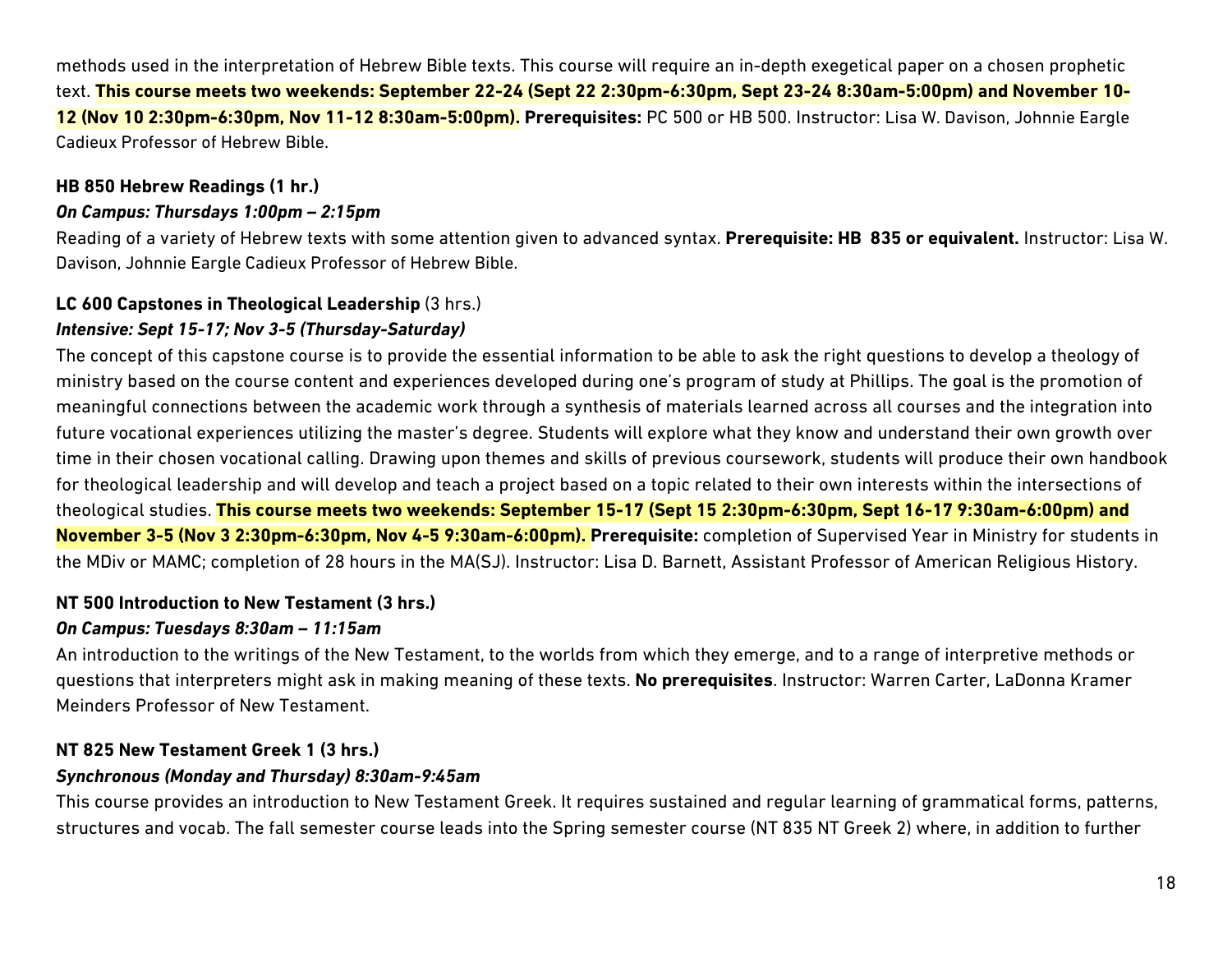linguistic work, an exegetical component will be added that meets the requirement for an NT exegesis course. **No Prerequisites.** Instructor: Warren Carter, LaDonna Kramer Meinders Professor of New Testament.

## **NT 880.01 New Testament Seminar: Reading Race, Interpreting Scripture (3 hrs.)**

## *Hybrid (Asynchronous plus On Campus Weekend Course;)*

The ways that people define race and racism play an integral role in their experiences and interpretation of reality and the world. Frequently, one's view of justice, liberation, theology, and community intersect within the convictions and constructs of racialized understandings. These views of race inform, often unconsciously, how people interpret scripture and understand the presence of the divine in the world. Through careful study of i) ancient geopolitical and ethno-racial difference, ii) scholarly approaches to ethno-racial and minority biblical hermeneutics, and iii) contemporary discourses on race, ethnicity, and racism, this course in New Testament exegesis will help students become more attentive to the ways that race and racism (within a US context) organize understandings of early Christianity and more proficient in drawing on discourses of race/racism to interpret Christian scriptures. **This course will meet online the weeks of Aug 22-28; Aug 29-Sept 4; Sept 12-18; Oct 31- Nov 6; Nov 14-20; Dec 5-11. In addition to the Asynchronous course work, the class will meet on campus September 29 – October 1 (Sept 29 2:30pm-6:30pm, Sept 30-Oct 1 8:30am-5:00pm). Prerequisite**: NT500; fulfills Phase II NT. Instructor: Arthur Francis Carter, Assistant Professor of the New Testament.

# **Area III: Historical Studies**

### **HC 502 History of Christianity I (3 hrs.)**

## *On Campus: Tuesdays (2:30pm-5:15pm)*

This course is a survey of the development of the Christian church from the second century C.E. through the Middle Ages, examining the institutional history of the church as well as the theological developments in the church. Attention will be given to various theologians, theologies, and movements that shaped the period. The course highlights Christianity's intellectual and cultural history with an emphasis on the church's evolving relationship to political and social structures that allowed Christianity to be both a religion of protest and liberation as well as a religion of empire and conquest. **No prerequisites**. Instructor: Briana Wong, Assistant Professor of the History of World Christianities.

### **DS 500 History and Polity of the Disciples of Christ (3 hrs.)**

### *Intensive: Aug 1-5 (Monday-Friday)*

This course examines the development of the Christian Church (Disciples of Christ) and related groups within the Stone-Campbell Movement. This course will focus on important principles as articulated by the founding generations and re-interpreted by subsequent generations in different contexts of social and religious history. This course also explores the contemporary identify, ethos, and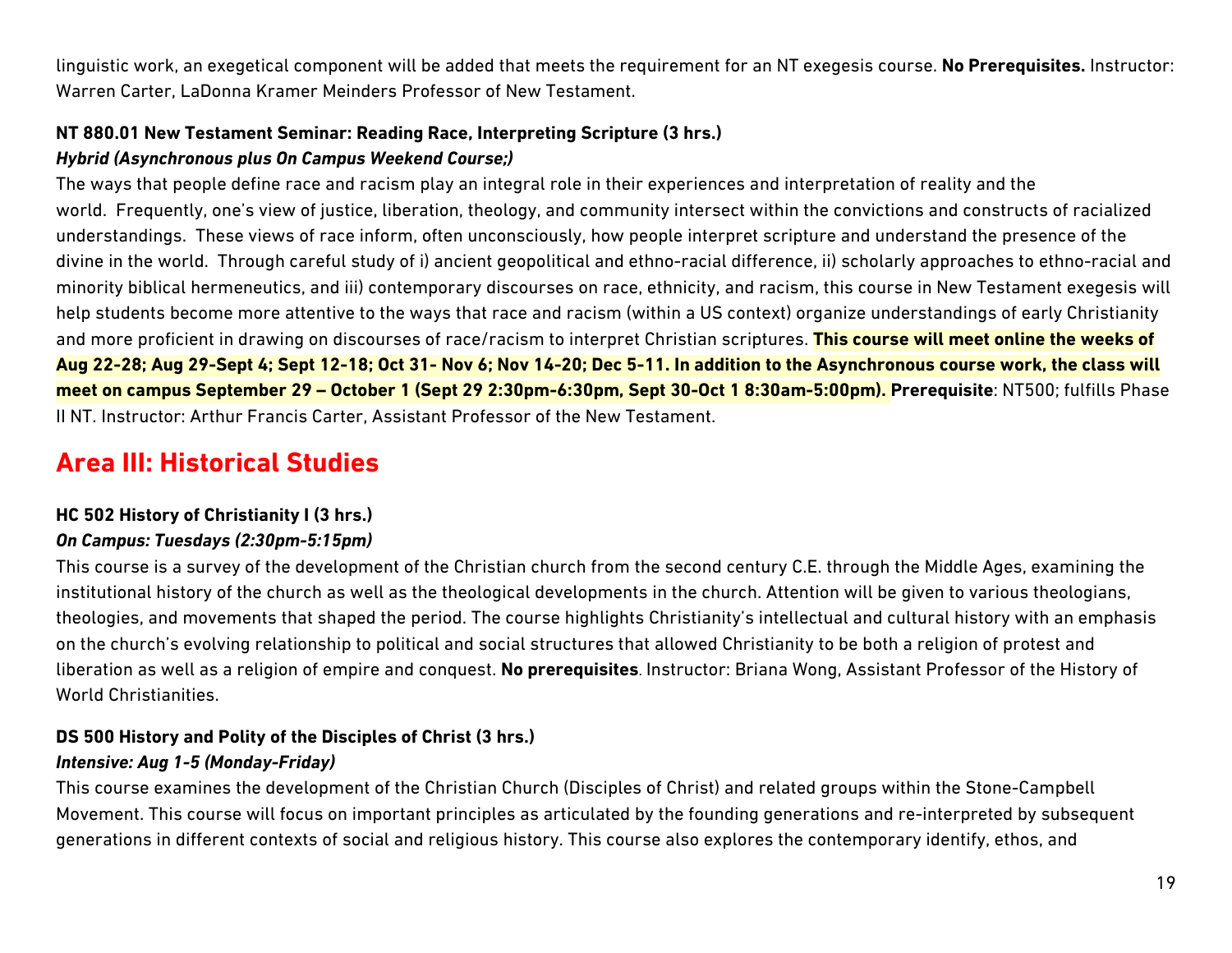structure of the Christian Church (Disciples of Christ) in North American. Required of all Christian Church (Disciples of Christ) students preparing for ordination and encouraged for United Church of Christ students. **This course will meet on campus August 1-5 9:30am – 6:00pm.** Recommended Prerequisites: Phase I Courses. Instructor: Lisa D. Barnett, Assistant Professor of American Religious History.

# **Area IV: Theology and Ethics**

#### **TH 500 Introduction to Christian Theology (3 hrs.)**

#### *Online: Asynchronous*

An introduction to the vocabulary, tasks, aims, and scope of theology, and various contextual methods and approaches to the discipline. Upon successful completion of the course, students will be able to identify, describe, classify, and evaluate influential theological arguments, as well as place those arguments in their historical context. **No Prerequisites**. Instructor: Sarah Morice Brubaker, Associate Professor of Christian Systematic Theology.

### **TH 625 Constructive Theology (3 hrs.)**

#### *On Campus: Tuesdays (2:30pm-5:15pm)*

An investigation of the interconnected character of the major topics/symbols of the Christian faith. This course requires each student to write a constructive essay, expressing her, his, or their understanding of those interconnected topics. **Prerequisite: TH 500**. Instructor: Lisa Dellinger, Visiting Assistant Professor of Constructive Theologies.

# **Area V: Practical Theology**

## **CE 540 Educating Through the Different Stages of Life (3 hrs.)**

#### *Intensive: Sept 29-Oct 1; Dec 1-3 (Thursday-Saturday)*

This first level course will explore cognitive, moral, and faith changes that often happens throughout the life span and will engage questions concerning teaching and learning through the human lifespan and multiple styles of learning. Students will examine burgeoning research on brain and cognitive development, qualitative research on how one's culture aids one in the forming of their reality, and work on how faith is understood at different stages of life in different contexts. Students will have the opportunity to design and practice teaching lessons for specific age groups. **This course meets two weekends: September 29-Oct 1 (Sept 29 2:30pm-6:30pm, Sept 30-Oct 1 8:30am-5:00pm) and December 1-3 (Dec 1 2:30pm-6:30pm, Dec 2-3 8:30am-5:00pm). No Prerequisites**. Instructor: Annie Lockhart-Gilroy, Associate Professor of Christian Education and Practical Theology.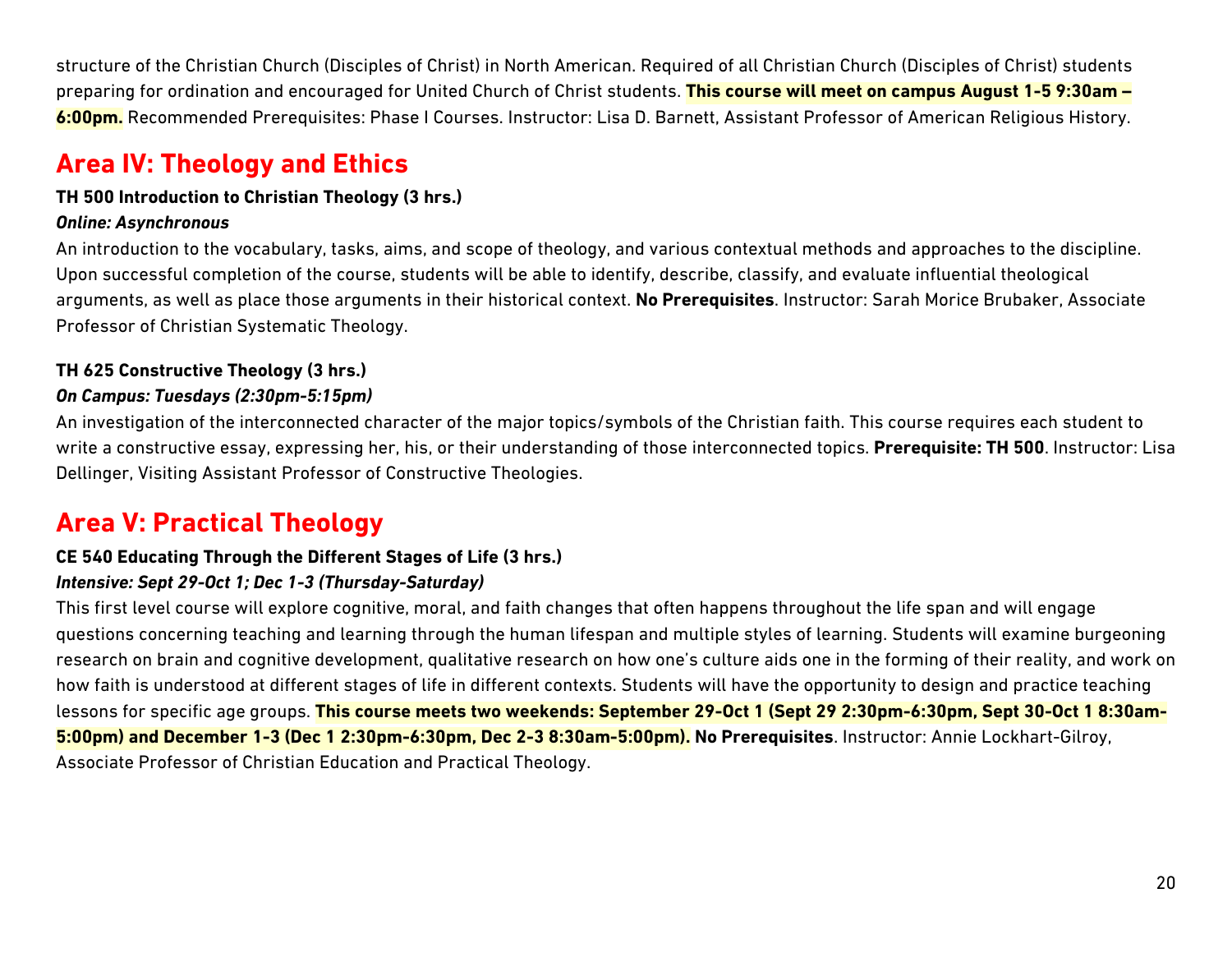## **PL 675 Issues for Women in Christian Ministry (3 hrs.)**

## *Intensive: Sept 8-10; Oct 27-29 (Thursday-Saturday)*

This course examines issues often encountered by women performing ministerial functions (e.g., preaching, teaching, counseling, managing conflict) and the unique gifts of leadership which women commonly bring to the pastoral role. **This course meets two weekends: September 8-10 (Sept 8 2:30pm-6:30pm, Sept 9-10 8:30am-5:00pm) and October 27-29 (Oct 27 2:30pm-6:30pm, Oct 28-29 8:30am-5:00pm).** No prerequisite. Instructor: Kathy McCallie, Associate Professor of Ministerial Leadership and Ethics.

#### **PW 540 The Theology and Practice of Public Worship (3 hrs.)**

#### *Online: Asynchronous*

An introduction to liturgical theology, or the discipline of theological reflection on the words and actions of the church's worship, designed for students who will lead worship in communities of faith. While some attention is given to liturgy for occasional services, the primary focus will be on the people of God's regular Sunday worship. **Prerequisites:** FDC 600 and TH 500. Instructor: Allie Utley, Assistant Professor of Liturgy and Practical Theology.

## **Area VI: Faith and Public Discourse**

#### **AH 675 Philosophy and Psychology of Religion (3 hrs.)**

#### *Synchronous (Tuesdays, 2:30pm–5:15pm)*

This course introduces ministry students to foundational issues surrounding philosophical and psychological understandings of religious experience. More specifically, it equips students to examine cultural practices and beliefs through the lenses of phenomenology, psychoanalysis, and critical theory. Students are encouraged to reflect theologically on the relation between theory and practice in the philosophy and psychology of religion, with special attention to how race, gender, ability, and subject position shapes philosophical discourse on faith. **No Prerequisites**. Instructor: Peter Capretto, Assistant Professor of Pastoral Care in Religion and Culture.

#### **TC 900.01 Immersion Travel: Borderlinks (3 hrs.)**

#### *Intensive: October 15-22*

A study trip that investigates the complex situation along the border between the United States and Mexico. This course is offered in in cooperation with the BorderLinks organization of Tucson, Arizona. A \$350 immersion fee (non-refundable after travel and housing arrangements have been made) which partially covers travel, food and lodging expenses will be assessed. **Students who wish to enroll in this course must fill out and submit an Immersion Course enrollment Form by May 15th.** Required class sessions before and after travel: Monday, Sept 12 7:00pm-8:00pm; Monday, Oct 3 7:00pm-8:00pm; and Monday, Nov 14 7:00pm-8:00pm (all times listed are Central Standard Time). Passport required. **Prerequisite**: completion of one introductory course. Satisfies the immersion course requirement. Instructor: Kathy McCallie, Associate Professor of Ministerial Leadership and Ethics.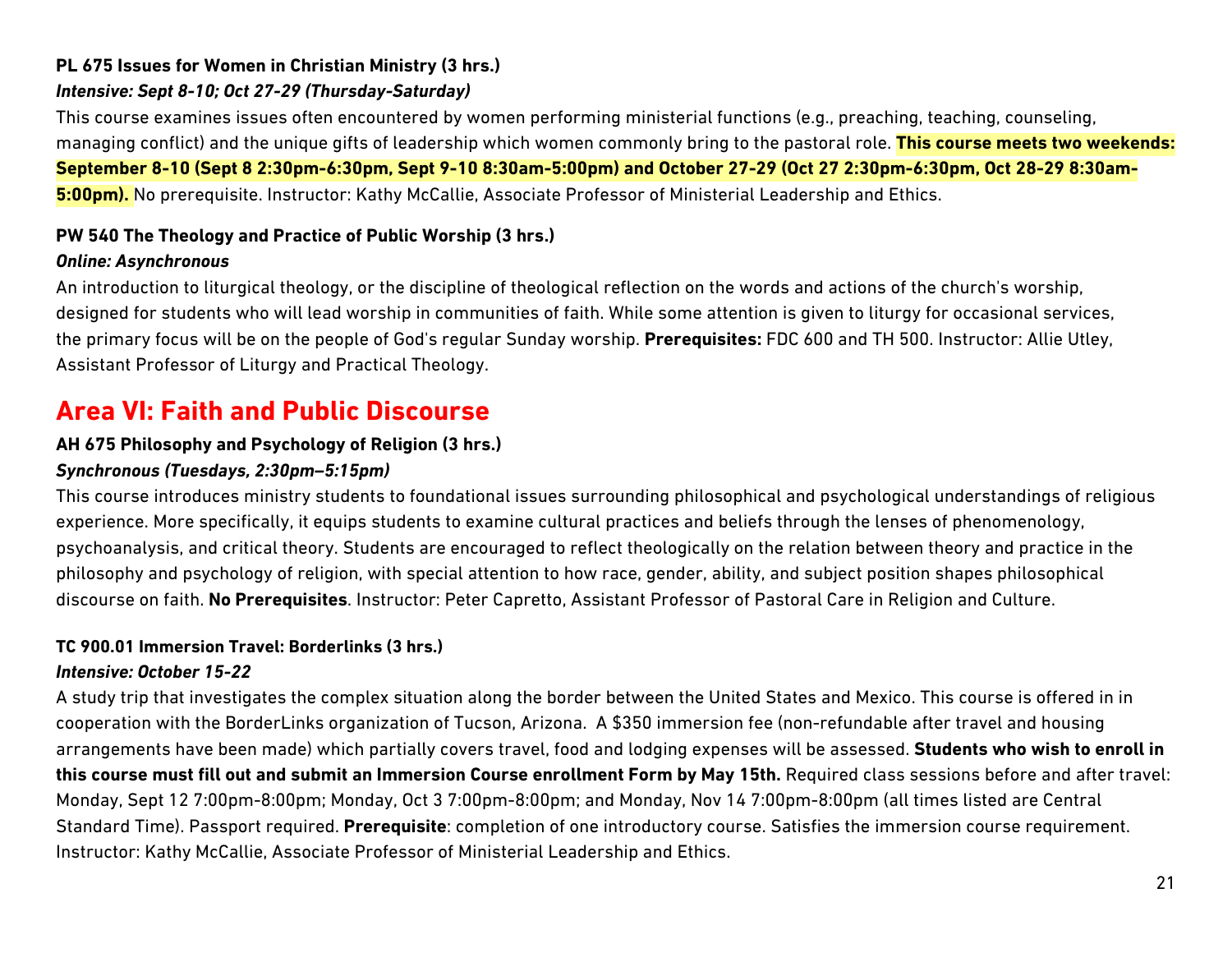## **Projected Courses – Spring 2023**

*Projected courses (subject to change), offered only for planning purposes. A full listing will be published in fall 2022.*

#### **Area I: General Theological Studies**

**EXT 5123 Practicum for Social Justice, TBD, Walker FDC 5001 Orientation to Theological Community, On Campus, Butler FDC 8003 Foundations in Black Church Traditions and African American Faith Life, Online plus Concentrated On Campus, A Carter SYM 5102 Theological Field Education, On Campus, Walker SYM 5102 Theological Field Education, Online, TBD**

#### **Area II: Biblical Studies**

**HB 5003 Introduction to Hebrew Bible, On Campus, Davison NT 5003 Introduction to New Testament, Online, A Carter NT 600.093 The Gospel of Matthew, Online, W Carter NT 8353 New Testament Greek II, Synchronous Thursday, W Carter**

#### **Area III: Historical Studies**

**HC 5043 History of Christianity II, Online, Barnett**

#### **Area IV: Theology and Ethics**

**ET 5253 Ethics, Culture, and the Mission of the Church, On Campus, McCallie TH 6253 Constructive Theology, Online, Bessler TH 880.33 The Historical Jesus and Christs of Faith, On Campus, Bessler**

#### **Area V: Practical Theology**

**AH 7253 Political Pastoral Theology, Concentrated, Capretto PR 5003 The Art and Practice of Preaching, On-Campus, Utley PT 5203 Theories and Practices of Spiritual Care, Online, Capretto PT 5253 Adolescent Spirituality, Concentrated, Lockhart-Gilroy**

#### **Area VI: Faith and Public Discourse**

**AH 880.11<sup>3</sup> Jesus in America, A Cultural History, Concentrated, Barnett TC 900.063 Immersion: Israel/Palestine, McCallie**